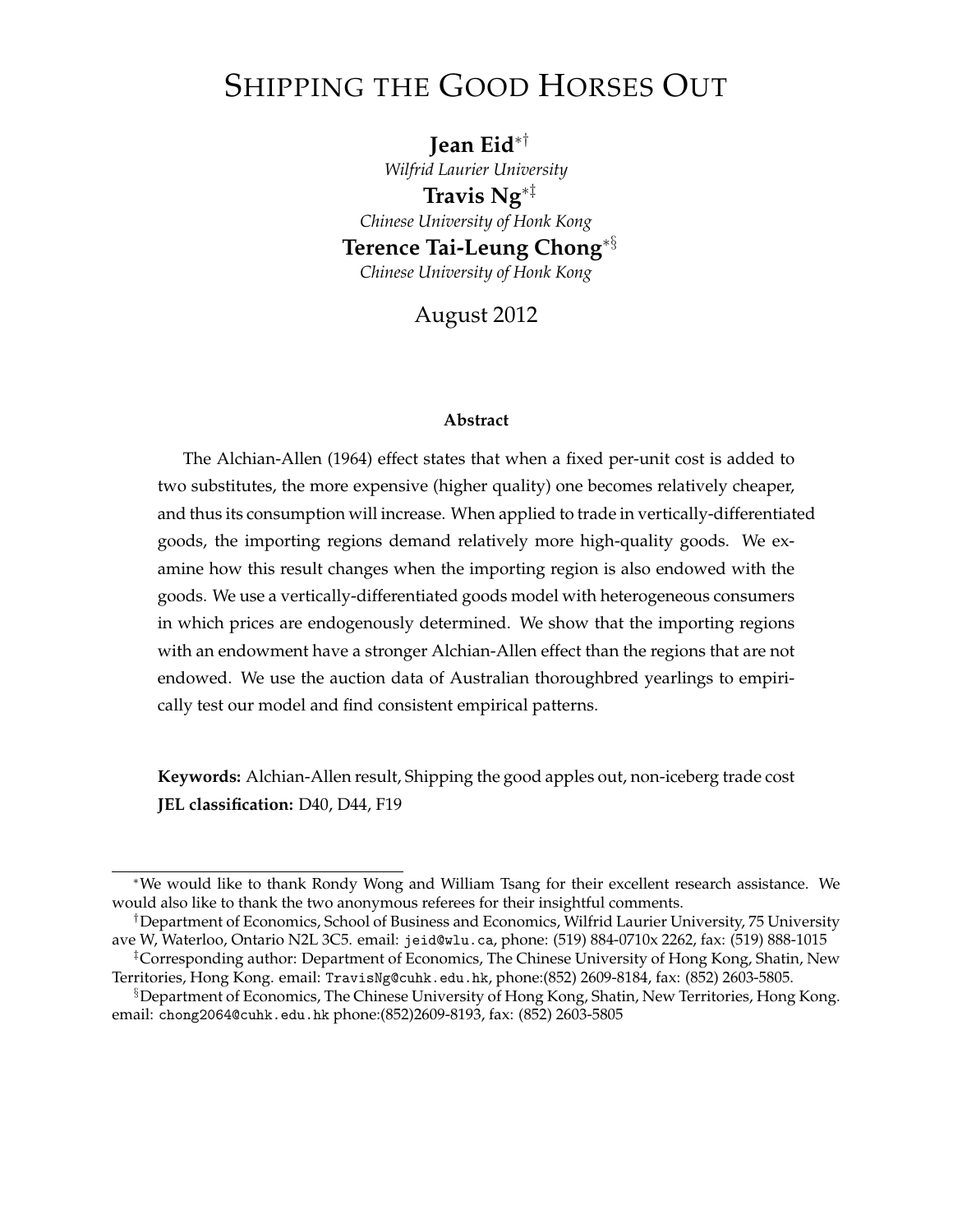### **1 Introduction**

In their classic 1964 textbook, Alchian and Allen (1964) describe the effect of adding a fixed transportation cost to good and bad apples to explain why New York consumers would buy more good apples relative to bad ones than consumers residing in the apple exporting state of Washington. This result came to be known as the "shipping the good apples out" effect.

In this paper, we extend this result by comparing the importing regions that grow their own apples with those that do not. The intuition is as follows: because of the perunit shipping cost, the good apples are more likely to be shipped instead of the bad ones. If a region grows its own apples, it is less likely to import apples relative to other regions that do not grow apples. However, conditional on it importing apples, a region having its own apples makes it even less likely to import bad apples relative to good ones.

We examine this intuitive prediction in Section [3](#page-5-0) by constructing a three-regions, verticallydifferentiated goods model. The model incorporates an important insight illustrated in Razzolini, Shughart II, and Tollison (2003), that equilibrium prices are endogenously determined.

Razzolini, Shughart II, and Tollison (2003) point out that apple sellers consider the per-unit shipping cost in setting their prices. Therefore, whether a per-unit shipping cost makes bad apples comparatively more expensive in an importing region depends on the sellers' pricing strategy. We use horses as the context for illustration to better bridge the model with our data on throughbred yearlings. Although auction is their de facto trading platform, their prices are determined by aggregate demand and aggregate supply.

As the aggregate demand is a function of the per-unit shipping cost, the equilibrium prices also become functions of the per-unit shipping cost. An explicit model is potentially important. Consider a region that has both high- and low-quality horses. Shipping a horse to another region costs t regardless of the horse's quality. Fix the prices for the two types of horses (say,  $p^h$  and  $p^l$ ). Adding the per-unit shipping cost makes the high-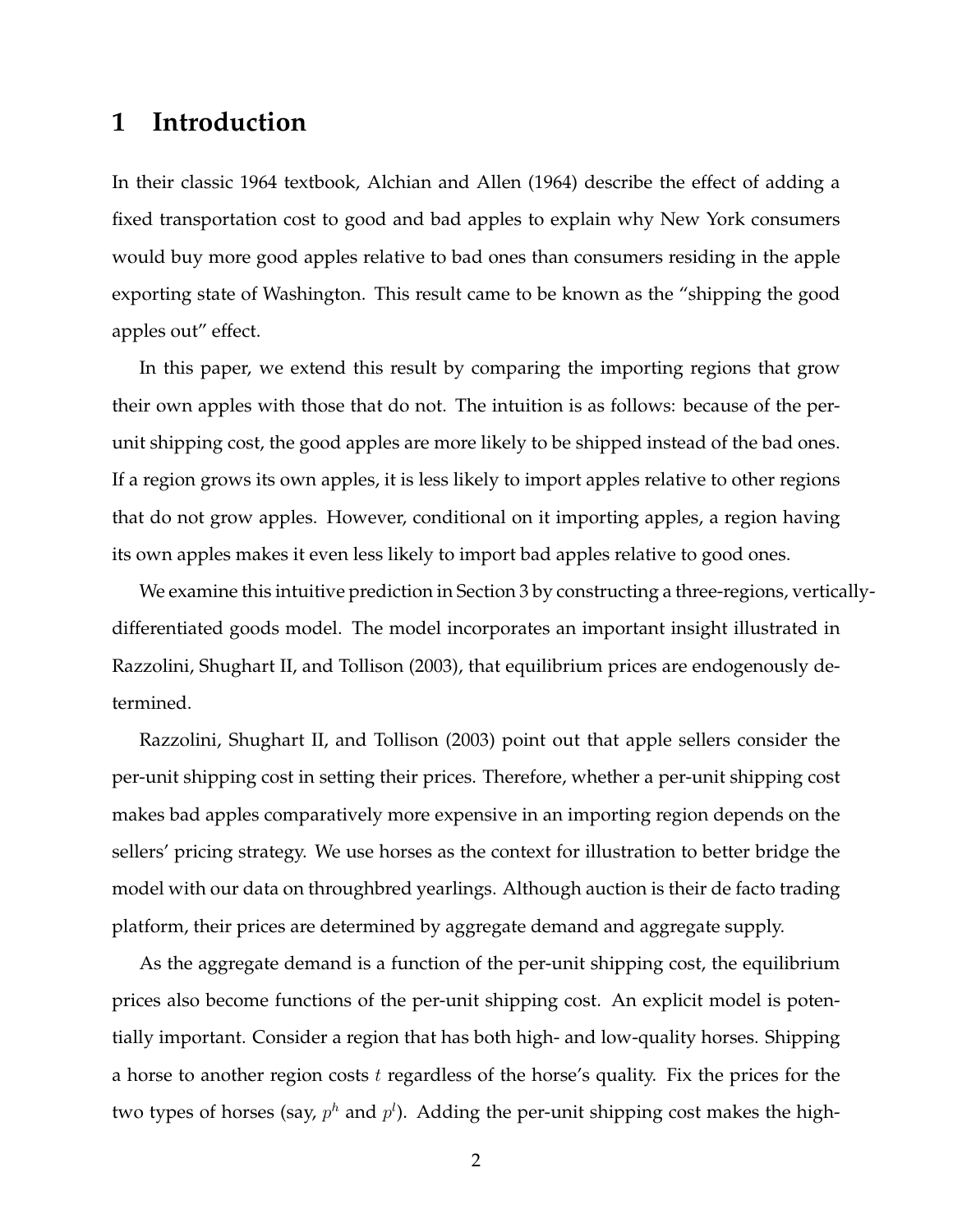quality horses relatively cheaper (i.e.,  $\frac{p^h + t}{p^l + t}$  $\frac{p^h+t}{p^l+t} < \frac{p^h}{p^l}$  $\frac{p^{\alpha}}{p^l}$ ). If the prices do not respond to the importing region's demand, such a mechanical change in the relative prices will raise the average quality of the horses that are shipped out. However, the prices do respond to the importing regions' demand. The fact that high-quality horses are relatively cheaper in the importing regions makes their aggregate demand increase more than that of the low-quality horses. Such a feedback differential should in turn increase the equilibrium price of high-quality horses more than that of low-quality horses (i.e.,  $p^h$  rises more than  $p^{l}$ ), potentially off-setting the mechanical change in the relative prices because of the perunit shipping cost. We follow Razzolini, Shughart II, and Tollison (2003) by deriving the Alchian-Allen result within the model in which prices are endogenously determined to make all these effects explicit.

Moreover, we incorporate the fact that equilibrium prices are also a function of both the exporting and importing regions' horse endowment, that is, the aggregate supply. The fact that an importing region has horses affects the equilibrium prices by changing both aggregate demand and supply. A way to picture this is to consider a three-region case in which one region has no horse and the remaining two do. Suppose further that one of the regions is relatively more endowed with horses than the other. If the per-unit shipping cost is prohibitively high, there would be no trade among regions. If the per-unit shipping cost declines enough, the relatively more endowed region will start shipping horses out to the less endowed one. Therefore, the aggregate demand is a function of both the shipping cost and the horse endowment for the relatively less endowed region. Suppose that the prices of horses again do not respond to the emergence of trade among regions. The perunit shipping cost mechanically increases the relative price of the low-quality imported horses. However, prices do respond to any changes in the demand and supply. The way how the Alchian-Allen effect plays out becomes less obvious. In our model, we make these forces explicit in the following ways:

First, we illustrate the Alchian-Allen effect when prices are endogenously determined,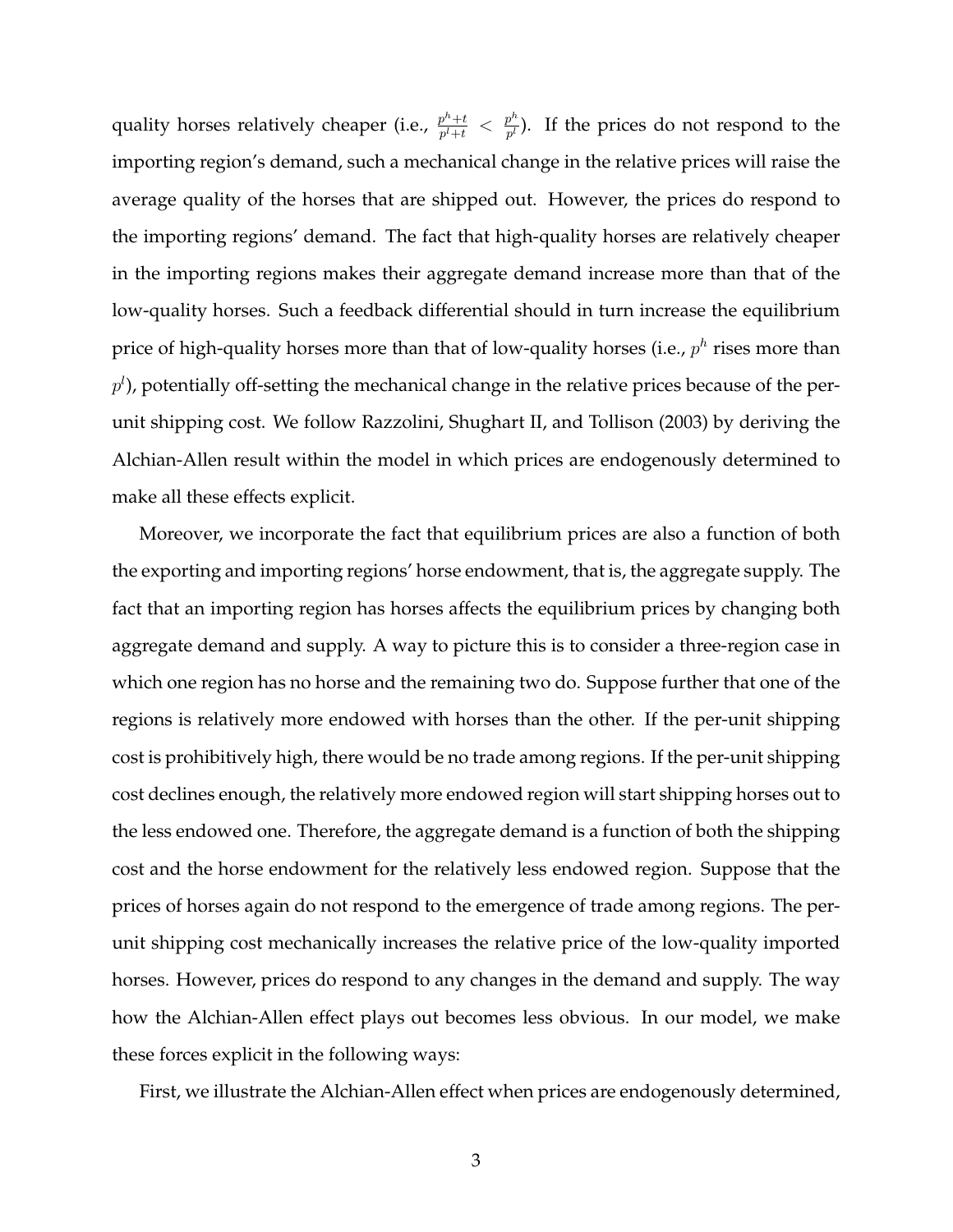that is, when horses that are shipped out to a region with no horse are indeed of higher quality than those that are not shipped out.

Second, we show that the strength of the effect depends on the endowment of the importing region. Specifically, if the endowment of horses in the importing region is not of substantially higher-quality than that of the exporting region, the per-unit shipping cost will cause a stronger effect on increasing the average quality of the horses that are shipped out relative to those shipped to an importing region with no horse endowment.

After reviewing the literature in section [2,](#page-4-0) we introduce the model and derive its implications in section [3.](#page-5-0) Section [4](#page-16-0) introduces the Australian auction data of thoroughbred yearlings, which are horses specially bred for racing. The data features three unique characteristics. First, the hammer price is an exceptionally good proxy for the expected underlying quality of the yearling. Second, the data set identifies the buyers and their locations. Therefore, we know exactly what horses are shipped from which part of Australia to which part of the world. Third, a substantial fraction of the cost of shipping a horse can hardly be justified as "iceberg."[1](#page-0-0)

Section [5](#page-20-0) shows empirical patterns that are consistent with the model. First, horses shipped outside Australia are of higher quality than those shipped domestically. Second, horses shipped to another Australian state other than to the one that held the auction are of higher quality than those shipped within the auction state. Third, horses that are shipped to a state where the next auction will be held are of higher quality than those shipped to any other state. Our results remain robust when we use direct quality measures instead of the hammer price.

<sup>&</sup>lt;sup>1</sup>Specifically, following Hummels and Skiba (2004), the general function of a trade cost (or the shipping cost) is  $\tau P + f$ , where  $\tau \ge 0$  is the (ad-valorem) tariff rate, and P is the price of the goods. If the per-unit cost  $f = 0$ , the trade cost is iceberg; if  $f > 0$ , the trade cost is non-iceberg.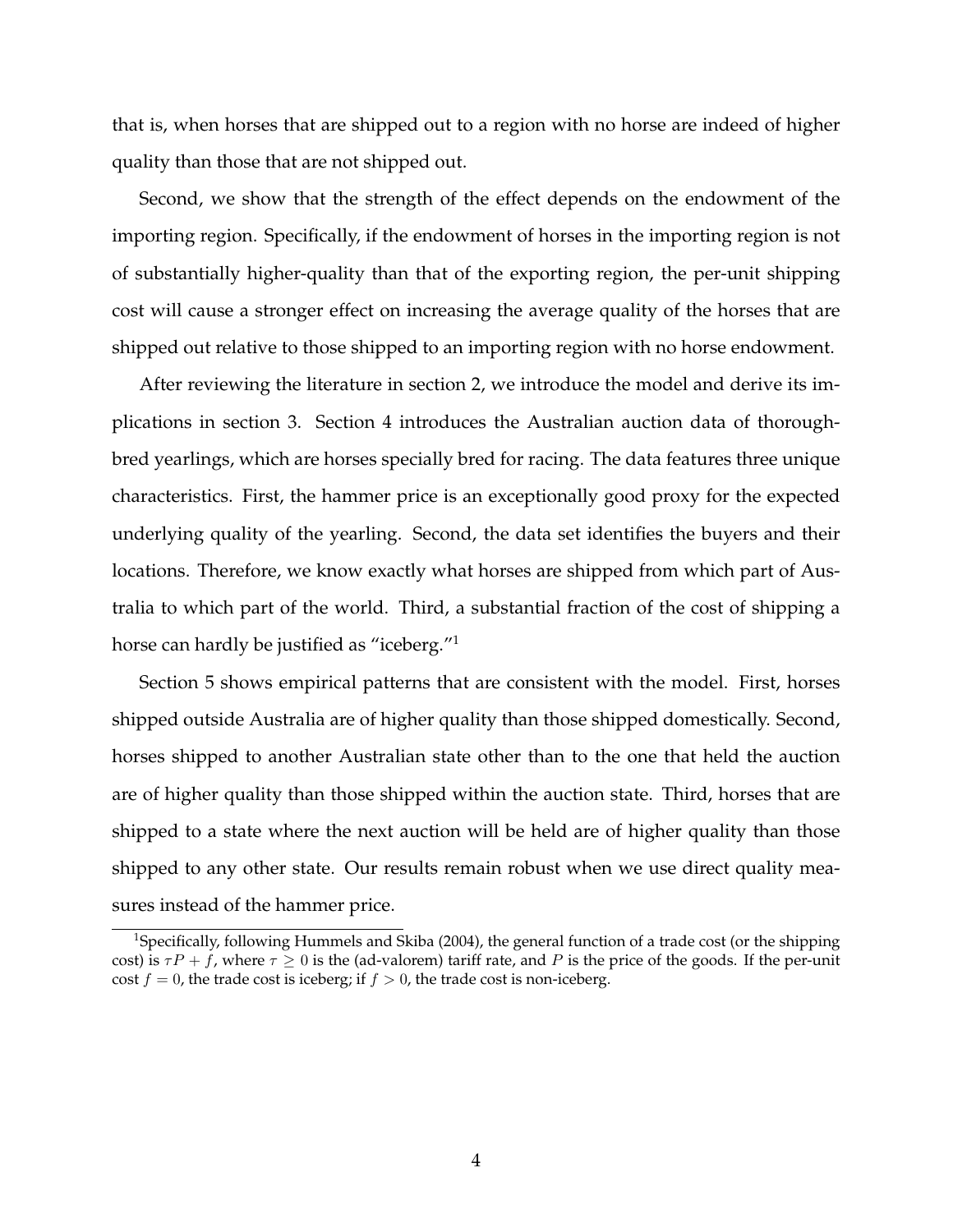### <span id="page-4-0"></span>**2 Previous Works**

The Alchian and Allen (1964) effect has a significant status in price theory. Since the publication of their classic textbook, interesting studies on either formalizing and extending, or empirically testing the Alchian-Allen result has never ceased. A recent seminal work by Hummels and Skiba (2004) reassures that the effect is important in explaining international trade patterns. Other related studies with a fixed shipping cost in trade include Hummels, Lugovskyy, and Skiba (2009), which endogenize the shipping cost; and Lugovskyy and Skiba (2012), which endogenize both the shipping cost and the quality choice of producers.

Gould and Segall (1968), Borcherding an Silberberg (1978), and Umbeck (1980) are the earlier contributors to the formalization and clarification of the Alchian-Allen effect. The recent theoretical contributions include Razzolini, Shughart II, and Tollison (2003), who point out that the relative prices of the different quality levels of a good in an importing region are endogenously determined by the shipping cost. Bauman (2004) demonstrates the robustness of the effect in an  $n$ -good world, where the goods in question are not close substitutes. He shows that as long as a per-unit fixed cost makes lower-quality goods more likely to be substituted by other goods than by higher-quality goods, the Alchian-Allen effect remains valid. Creative empirical works have demonstrated the result in various interesting contexts. Bertonazzi, Maloney, and McCormick (1993) show that the result can be applied to situations in which the goods are "shipped out" as well as to situations in which consumers are "shipped in." They also show consistent evidence that football game attendants who live farther away from the event tend to buy better tickets than those who live nearby. Cowen and Tabarrok (1995) further clarify the result in situations in which consumers are "shipped in." Staten and Umbeck (1989) apply the Alchian-Allen effect to help understand the effects of different fixed per-semester tuition fees between a resident and a non-resident on students' choices of courses.

Our paper contributes to the literature by showing that the strength of shipping the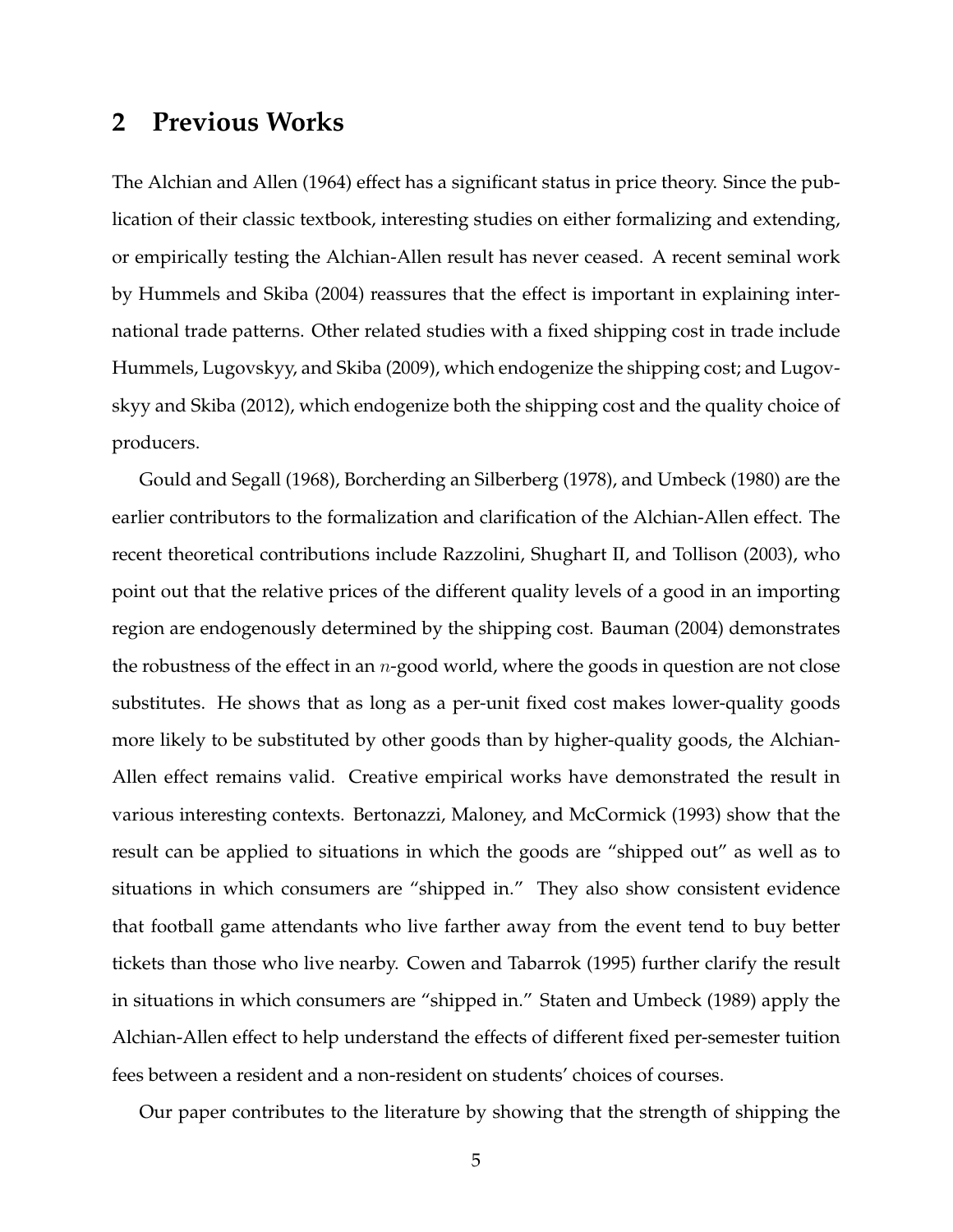good apples out effect depends on whether an importing region is endowed with the imported goods. To our knowledge, no study has contemplated this scenario before. A per-unit shipping cost exerts a stronger effect on regions endowed with the imported goods than those not endowed with the imported goods. The endowment-strengthening effect is a novel extension of the Alchian-Allen effect. The auction data on thorougbred yearlings give us a great opportunity to illustrate these predictions.

### <span id="page-5-0"></span>**3 The model**

In this section, we construct a simple model with which we analyze the demand and supply primitives in the market for horses and develop some testable implications.

#### **3.1 Supply**

Consider a model with three regions,  $A$ ,  $B$ , and  $C$ , selling horses of high  $(h)$  and lowquality (*l*). Region A's endowment of horses is denoted by  $\nu_A$ ;  $s_A \nu_A$  of them are of highquality and  $(1 - s_A) \nu_A$  of them are of low-quality, where  $s_A \in (0, 1)$ . Region B is endowed with  $\nu_{\!\scriptscriptstyle B} \ge 0$  of horses;  $s_{\!\scriptscriptstyle B} \nu_{\!\scriptscriptstyle B}$  of them are of high-quality and  $(1-s_{\!\scriptscriptstyle B})\nu_{\!\scriptscriptstyle B}$  of them are of lowquality, where  $s_{\rm B} \in (0,1)$ . Region  $C$  is endowed with  $\nu_{\rm C} \geq 0$  of horses;  $s_{\rm c}\nu_{\rm c}$  of them are of high-quality and  $(1 - s_c)\nu_c$  of them are of low-quality, where  $s_c \in (0, 1)$ . In each region, horse sellers are perfectly competitive. No seller has sufficient market power to influence the equilibrium prices.<sup>[2](#page-0-0)</sup> The cost of shipping a horse between regions is independent from the quality of the horse, and the per-unit shipping costs from region  $A$  to  $B$ , and from  $A$  to  $C$  are denoted by  $t_{\scriptscriptstyle B}$  and  $t_{\scriptscriptstyle C}$  respectively. We assume that region  $A$  is the only exporter and that its endowment is larger than that of regions  $B$  and  $C$ . We derive the conditions under which such a pattern of trade flow emerges in equilibrium.

 $2$ In our data, there were 804 vendors selling an average of three horses throughout all auctions. Together with the use of auction as a mechanism to sell horses, we expect the supply side to be reasonably competitive.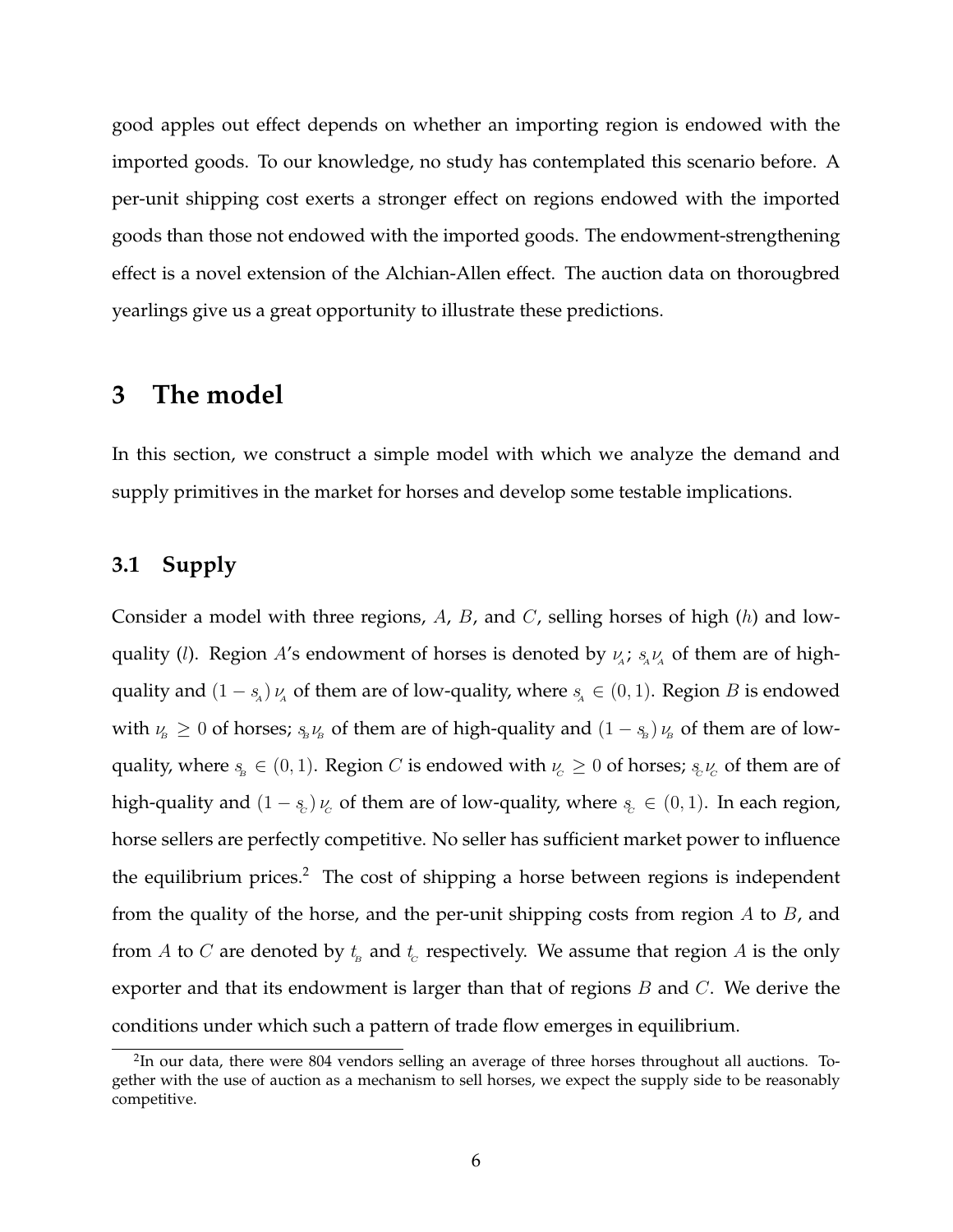#### **3.2 Demand**

Regions  $A$ ,  $B$ , and  $C$  each has a continuum of potential buyers of size  $n_{_A},$   $n_{_B}$ , and  $n_{_C}$ , respectively. Therefore, the total population of potential buyers is of size  $n = n_{\!{}_A} + n_{\!{}_B} + n_{\!{}_C}$ . Each buyer has an option of buying one horse at most. Therefore, a discrete-choice model emerges in which a buyer chooses to either buy a high-quality horse or a low-quality horse or not to buy a horse.

We take  $n > \nu_A + \nu_B + \nu_C$ ; therefore, the total potential demand exceeds the total supply. Consequently, some consumers do not buy any horses in equilibrium.

Buyers are heterogeneous and characterized by a  $\theta$  parameter in their utility function.<sup>[3](#page-0-0)</sup> The utility function of a  $\theta$ -type buyer is as follows:

$$
u(\theta, p') = \begin{cases} \gamma \theta - p' & \text{if } \text{ buys a high-quality horse,} \\ \theta - p' & \text{if } \text{ buys a low-quality horse,} \\ 0 & \text{if } \text{does not buy a horse,} \end{cases}
$$

where  $p'$  is the gross price (free on board (f.o.b) plus shipping cost) that the buyer pays for the horse. The gross price  $p'$  is equal to  $p$ , the f.o.b price of the horse, if the buyer buys from his/her own region. The gross price  $p'$  is equal to  $p+t_i$  if the buyer purchases from region A and is located in region  $i = \{B, C\}$ . The higher the  $\theta$ , the more value a buyer can derive from a horse. The variable  $\gamma > 1$  captures the difference in quality between a lowand a high-quality horse. One way to consider  $\theta$  and  $\gamma$  is that  $\theta$  captures the ability of the buyer to race the horse and  $\gamma$  captures the ability of the horse itself. A high-quality horse is more likely to win if it is raced by a more able jockey. A high-quality horse is more valuable to buyers than a low-quality horse, except for those with  $\theta = 0$ . Buyers in each region are distributed uniformly across the range of  $\theta$ , that is,  $\theta \sim U[0,1]$ . We assume that the distributions of the buyers' ability to race horses are symmetric across the three regions.

<sup>&</sup>lt;sup>3</sup>The demand side of this model is similar to that in Bacchiega and Minniti (2009).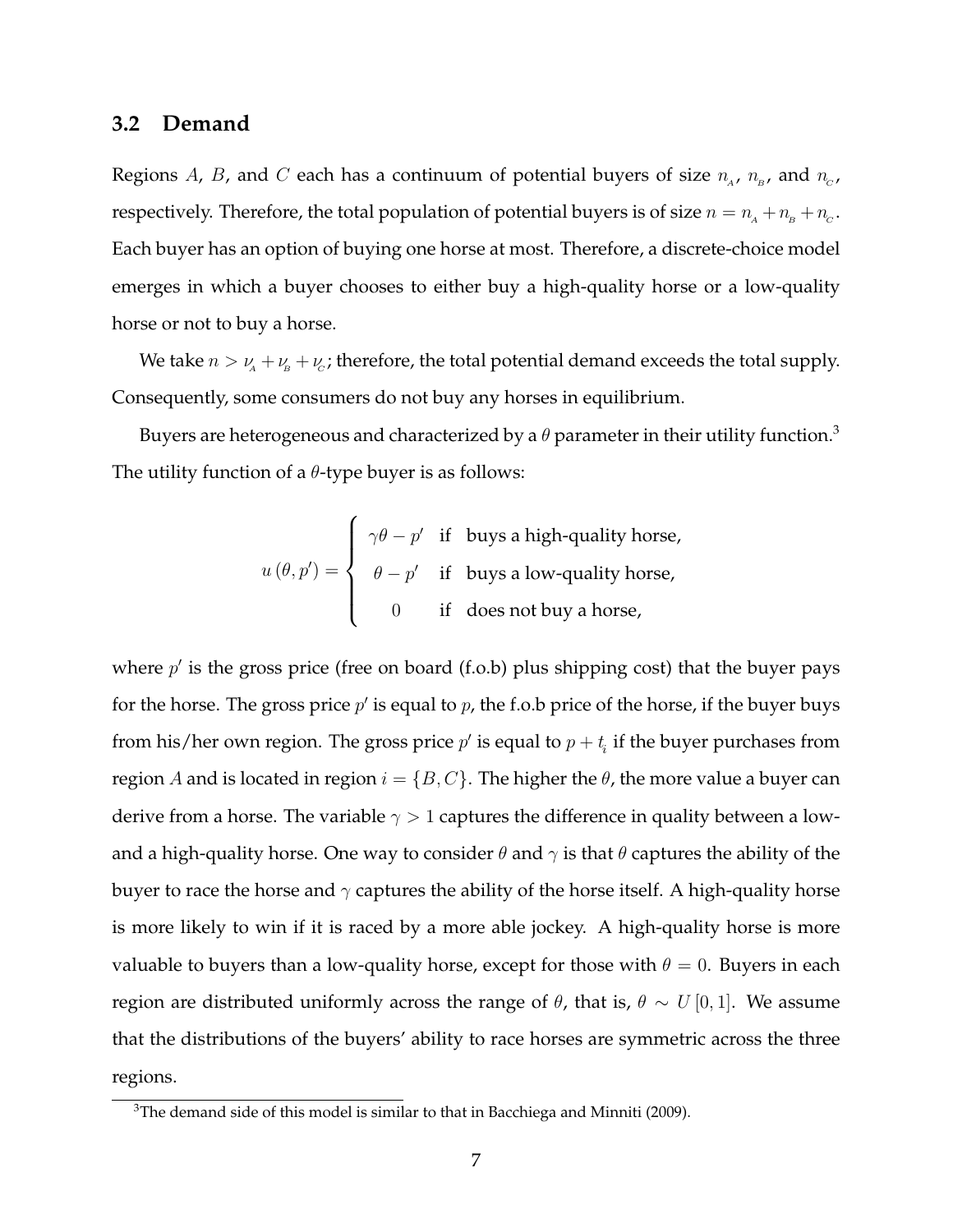#### **3.3 Equilibrium**

Equilibrium is a list of prices  $\left[\left(p_A^h, p_A^l\right),\left(p_B^h, p_B^l\right),\left(p_C^h, p_C^l\right)\right]$ , where the subscripts denote region and the superscripts denote horse quality, such that the quantity demanded is equal to the quantity supplied for each type of horses in each region. Given  $\left[\left(p_A^h,p_A^l\right),\left(p_B^h,p_B^l\right),\left(p_C^h,p_C^l\right)\right]$ , every buyer is utility-maximizing.

We assume that trade flows from region  $A$  to regions  $B$  and  $C$ . As we are interested in examining the Alchian-Allen effect, we consider only the case in which  $t_{\scriptscriptstyle \!\! B}$  and  $t_{\scriptscriptstyle \!\! C}$  are small enough for trade to occur in both types of horses.

Three equilibrium properties require elaboration.

- 1. In equilibrium,  $p^h_{_A} > p^l_{_{A'}} p^h_{_B} > p^l_{_B}$ , and  $p^h_{_C} > p^l_{_C}$ , that is, a high-quality horse is always more expensive than a low-quality horse. If not, any buyer who buys a low-quality horse can instead buy a high-quality horse to increase his utility.
- 2. In the case in which  $t_{\scriptscriptstyle B}$  and  $t_{\scriptscriptstyle C}$  are small and trade among regions exists, there is no arbitrage opportunity in equilibrium, that is,

<span id="page-7-0"></span>
$$
p_{\scriptscriptstyle B}^h = p_{\scriptscriptstyle A}^h + t_{\scriptscriptstyle B} \tag{1}
$$

<span id="page-7-1"></span>
$$
p_s^l = p_A^l + t_s,\tag{2}
$$

and,

$$
p_c^h = p_A^h + t_c,\tag{3}
$$

<span id="page-7-2"></span>
$$
p_c^l = p_A^l + t_c. \tag{4}
$$

For instance, if  $p^h_{\scriptscriptstyle{B}}> p^h_{\scriptscriptstyle{A}}+t_{\scriptscriptstyle{B}}$ , any buyer can buy a high-quality horse from region A and sell it at a higher price in region  $B$  to realize an immediate profit. The same logic applies to region C.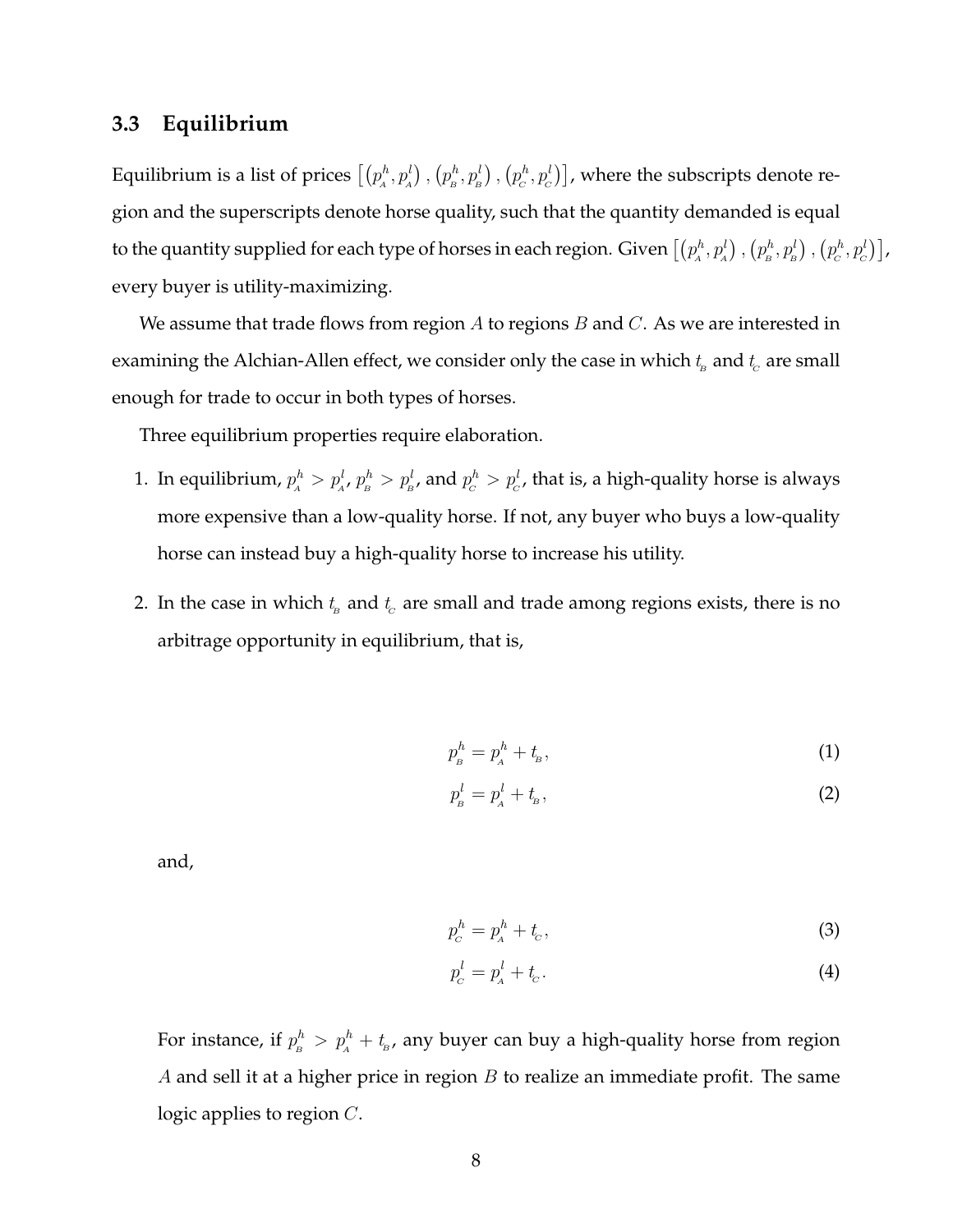3. Any importing region imports from A only. We assume that the endowments in  $B$ and  $C$  are small enough not to warrant exporting. In this case, any importing region that imports from both of the other two regions cannot be equilibrium. Take region *C* as an example. An imported horse of quality  $q = h, l$  from *A* is  $p_A^q + t_c$  and  $p_B^q + t_c$ from B, where  $t > 0$  is the shipping cost between B and C. Given [\(1\)](#page-7-0) and [\(2\)](#page-7-1), the price is  $p_1^q + t_c + t$  from B, making importing from A always cheaper. If anyone imports a horse from  $B$  to  $C$ , someone must be able to make an instant profit. Such an arbitrage opportunity cannot be equilibrium. Similar arguments apply to region B.

**Region** A**'s demand:** As region A exports and does not imports horses, the only relevant prices for region A's buyers are  $p^h_{\!{}_A}$  and  $p^l_{\!{}_A}$ . Define two thresholds  $\theta^h_{\!{}_A}$  and  $\theta^l_{\!{}_A}$  for region A such that buyers of type  $\theta^h_{\!A}$  are indifferent between buying a high-quality or a low-quality horse (i.e.,  $\gamma\theta^h_A-p^h_A=\theta^h_A-p^l_A$ ), and the buyers of type  $\theta^l_A$  are indifferent between buying a low-quality horse and not buying any horse (i.e.,  $\theta^l_{\!A} - p^l_{\!A} = 0$ ). Rearranging the terms gives

$$
\theta_A^h = \frac{p_A^h - p_A^l}{\gamma - 1},\tag{5}
$$

<span id="page-8-0"></span>and

$$
\theta^l_{\!A} = p^l_{\!A}.\tag{6}
$$

As buyers are distributed uniformly from 0 to 1, the demand for high-quality horses is  $n_{\!{}_A}(1-\theta_{\!{}_A}^h)$  and that for low-quality horses is  $n_{\!{}_A}(\theta_{\!{}_A}^h-\theta_{\!{}_A}^l).$ 

**Region** B's **Demand:** Buyers from this region buy from both A and B and do not differentiate horses based on location. Similarly, define two thresholds (denoted by  $\theta^h_\text{\tiny B}$  and  $\theta^l_\text{\tiny B})$ for region B. At threshold  $\theta^h_B$ , the marginal buyer should be indifferent between buying a high-quality horse and a low-quality horse, that is,  $\gamma\theta^h_B-p^h_B=\theta^h_B-p^l_B$ . At threshold  $\theta^l_{\!\scriptscriptstyle B}$ , the marginal buyer should be indifferent between buying a low-quality horse and not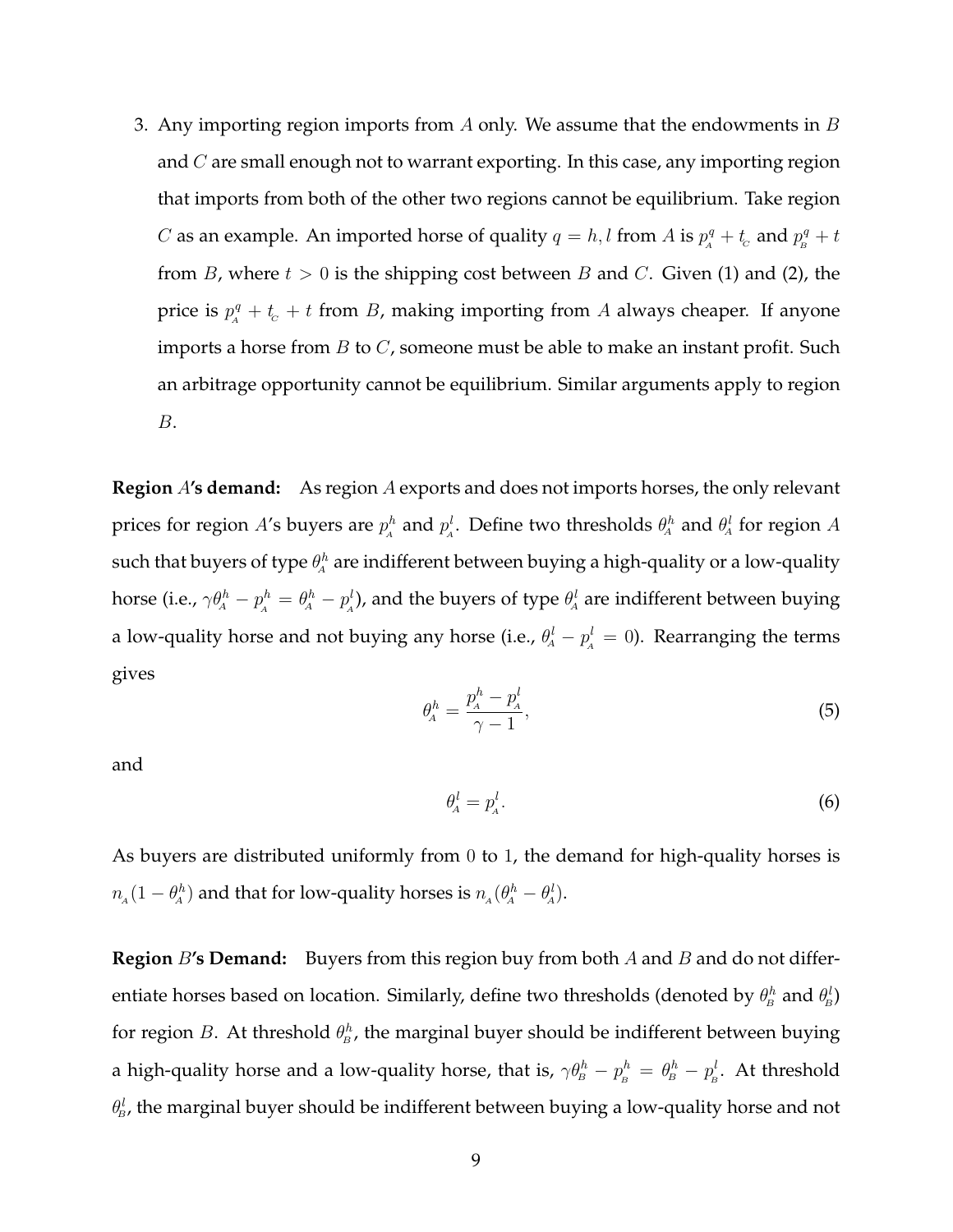buying, that is,  $\theta^l_{\!\scriptscriptstyle B} - p^l_{\scriptscriptstyle B} = 0.$ 

Rearranging the terms and substituting the no arbitrage conditions in [\(1\)](#page-7-0) and [\(2\)](#page-7-1) give

$$
\theta_B^h = \frac{p_A^h - p_A^l}{\gamma - 1},\tag{7}
$$

and

$$
\theta^l_B = p^l_A + t_B. \tag{8}
$$

Region B's demand for high-quality horses from region A is  $n_{\rm B}(1 - \theta_{\rm B}^h) - s_{\rm B} \nu_{\rm B}$ . Marketclearing in region B requires exactly  $s_{\rm B} \nu_{\rm B}$  of region B's high-quality horses sold within region B. Similarly, region B's demand for low-quality horses from region A is  $n_{\rm B}(\theta^h_{\rm B} \theta_{\!\scriptscriptstyle B}^l) - (1-s_{\!\scriptscriptstyle B}) \nu_{\!\scriptscriptstyle B}$ .

**Region** C**'s Demand:** Similarly, buyers from this region buy from both A and C. Define two thresholds (denoted by  $\theta^h_{\!C}$  and  $\theta^l_{\!C}$ ) for region  $C.$  The marginal buyer at threshold  $\theta^h_{\!C}$  is such that  $\gamma\theta_c^h-p_A^h=\theta_c^h-p_A^l.$  The marginal buyer at threshold  $\theta_c^l$  is such that  $\theta_c^l-p_A^l-t_c=0.$ Rearranging the terms gives

$$
\theta_c^h = \frac{p_A^h - p_A^l}{\gamma - 1},\tag{9}
$$

<span id="page-9-0"></span>and

$$
\theta_c^l = p_A^l + t_c. \tag{10}
$$

Region  $C$ 's demands for high-quality and low-quality horses from region  $A$  are  $n_c(1 \theta_c^h)-s_c\nu_c$  and  $n_c(\theta_c^h-\theta_c^l)-(1-s_c)\,\nu_c$ , respectively.

Two points are noteworthy. [1] The three regions have the same threshold that divides the consumption of high- versus low-quality horses, that is,  $\theta^h_{A} = \theta^h_{B} = \theta^h_{C}$ . [2] The importing regions' threshold that divides the consumption of low-quality horses versus not buying is pushed upward by the shipping cost,  $t_i$ , relative to that of region  $A$ , that is,  $\theta^l_{\!\scriptscriptstyle B} = \theta^l_{\!\scriptscriptstyle A} + t_{\!\scriptscriptstyle B}^{} ,$  and  $\theta^l_{\!\scriptscriptstyle C} = \theta^l_{\!\scriptscriptstyle A} + t_{\!\scriptscriptstyle C}^{} .$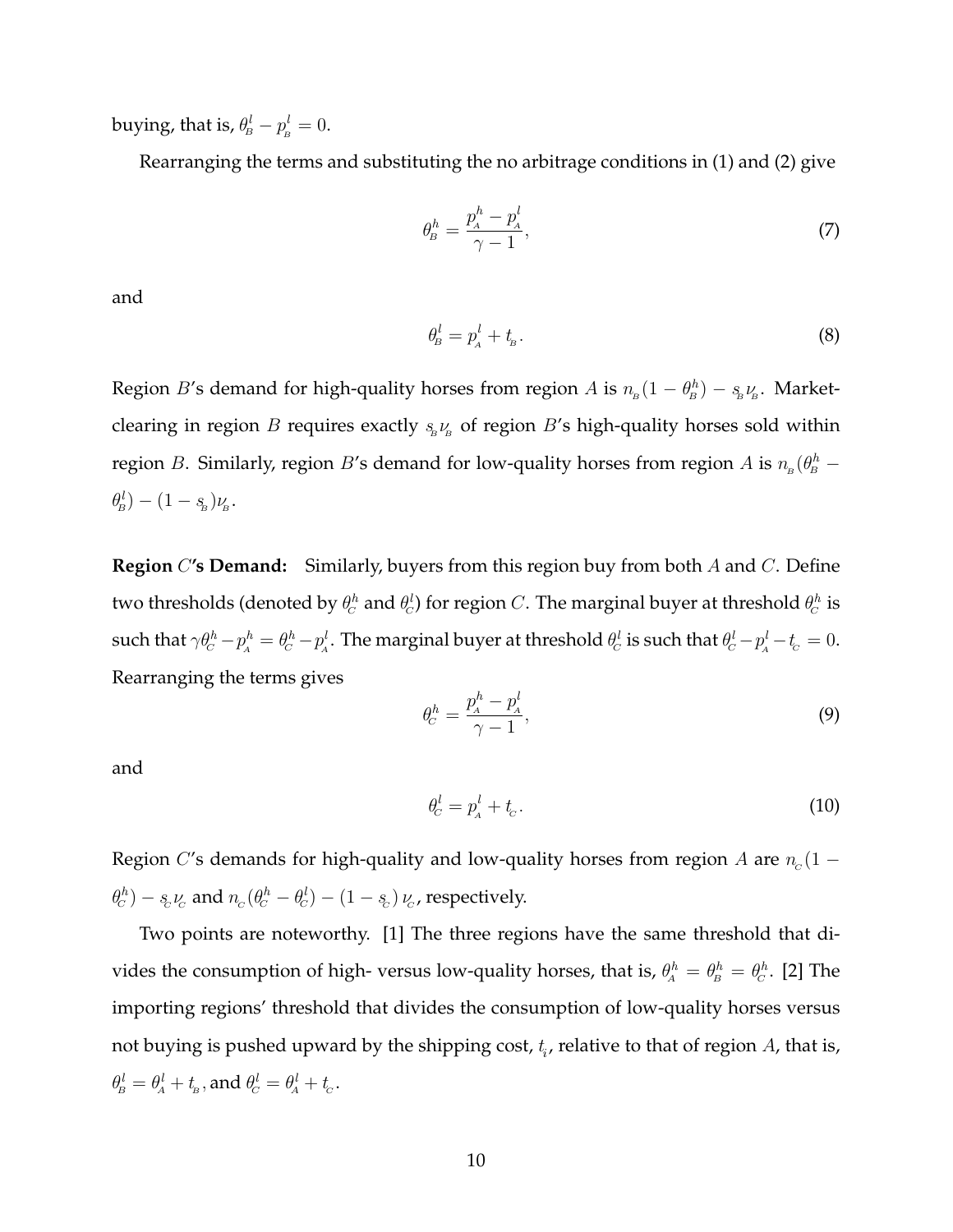**Market-clearing:** Market-clearing requires that the quantities demanded equal the quantities supplied for each type of horses.

$$
n_{A}(1 - \theta_{A}^{h}) + n_{B}(1 - \theta_{B}^{h}) + n_{C}(1 - \theta_{C}^{h}) = s_{A}\nu_{A} + s_{B}\nu_{B} + s_{C}\nu_{C}
$$
  

$$
n_{A}(\theta_{A}^{h} - \theta_{A}^{l}) + n_{B}(\theta_{B}^{h} - \theta_{B}^{l}) + n_{C}(\theta_{C}^{h} - \theta_{C}^{l}) = (1 - s_{A})\nu_{A} + (1 - s_{B})\nu_{B} + (1 - s_{C})\nu_{C}.
$$

Substituting [\(5\)](#page-8-0)-[\(10\)](#page-9-0) in the market-clearing conditions, we give the following solutions:

$$
p_A^l = \frac{n - (\nu_A + \nu_B + \nu_C) - (n_B t_B + n_C t_C)}{n},
$$
  
\n
$$
p_A^h = \frac{\gamma (n - (\nu_A + \nu_B + \nu_C)) + (\gamma - 1) ((1 - s_A) \nu_A + (1 - s_B) \nu_B + (1 - s_C) \nu_C) - (n_B t_B + n_C t_C)}{n}.
$$

Using the no arbitrage conditions in [\(1\)](#page-7-0) and [\(4\)](#page-7-2), we give the corresponding prices in regions  $B$  and  $C$ :

$$
p_{B}^{l} = \frac{n - (\nu_{A} + \nu_{B} + \nu_{C}) + n_{A}t_{B} + n_{C}(t_{B} - t_{C})}{n},
$$
  
\n
$$
p_{B}^{h} = \frac{\gamma (n - (\nu_{A} + \nu_{B} + \nu_{C})) + (\gamma - 1)((1 - s_{A})\nu_{A} + (1 - s_{B})\nu_{B} + (1 - s_{C})\nu_{C}) + n_{A}t_{B} + n_{C}(t_{B} - t_{C})}{n},
$$
  
\n
$$
p_{C}^{l} = \frac{n - (\nu_{A} + \nu_{B} + \nu_{C}) + n_{A}t_{C} + n_{C}(t_{C} - t_{B})}{n},
$$
  
\n
$$
p_{C}^{h} = \frac{\gamma (n - (\nu_{A} + \nu_{B} + \nu_{C})) + (\gamma - 1)((1 - s_{A})\nu_{A} + (1 - s_{B})\nu_{B} + (1 - s_{C})\nu_{C}) + n_{A}t_{C} + n_{B}(t_{C} - t_{B})}{n},
$$

Equilibrium is characterized by this list of prices that exhibit intuitive patterns. All prices in all markets are dependent on  $n - (\nu_A + \nu_B + \nu_C)$ , which measures the difference between the size of potential buyers and that of the supply of horses. All prices increase in this difference, implying that the more scarce the horses, the higher are their prices. The supply of low quality horses, measured by  $(1-s_{\!{}_A})\,\nu_{\!{}_A} + (1-s_{\!{}_B})\,\nu_{\!{}_B} + (1-s_{\!{}_C})\,\nu_{\!{}_C}$ , pushes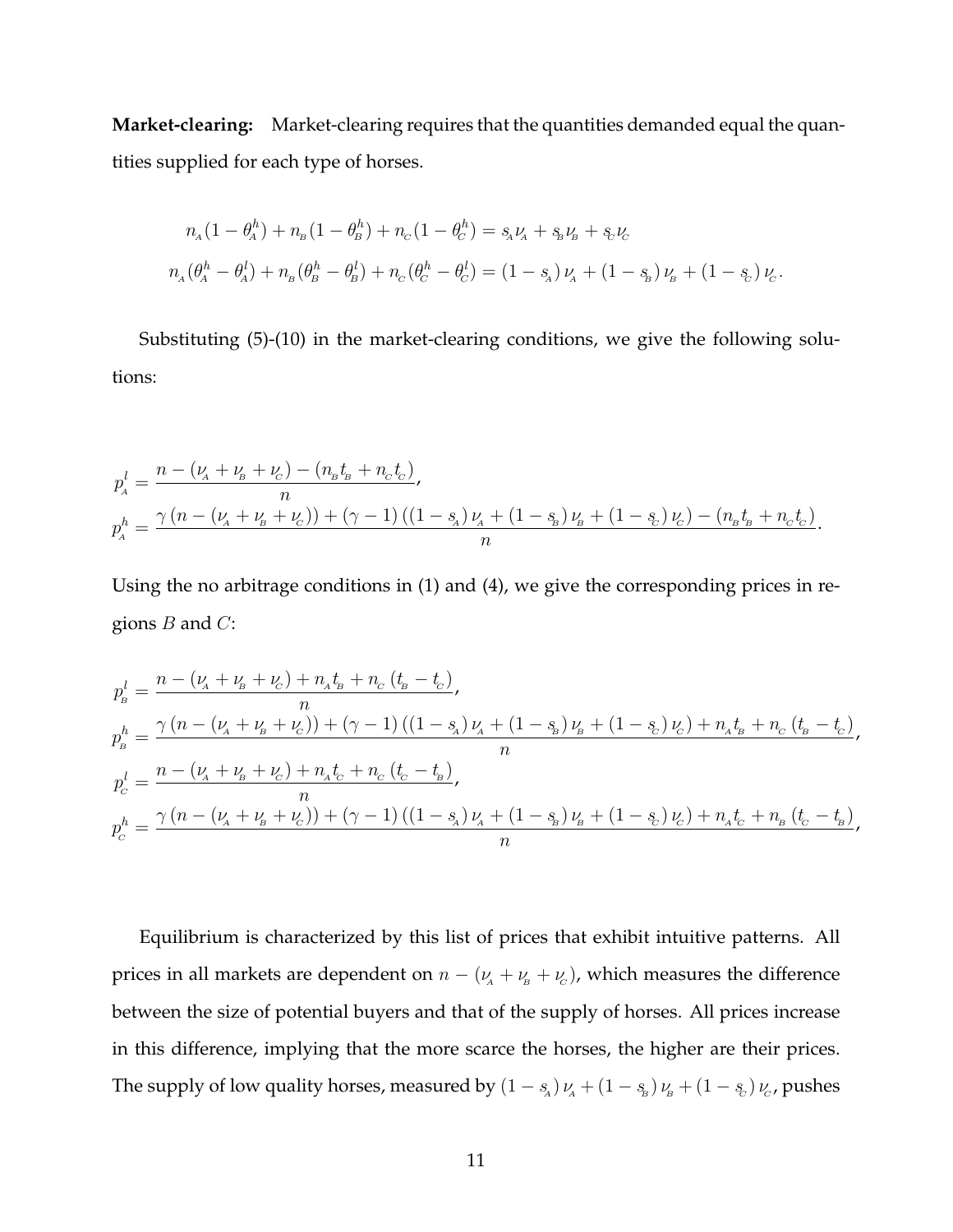up the prices of high-quality horses in all regions. In other words, if high-quality horses are relatively more scarce, their prices will be higher. Moreover, the price of high-quality horses increases in  $\gamma.4$  $\gamma.4$  The higher the shipping costs, the lower are the prices in region  $A$ and the higher are the prices in all other regions.

The equilibrium above is derived under the condition that region  $A$  is the only exporter and regions  $B$  and  $C$  import both types of horses. For this condition to be true, the case must be that regions  $B$  and  $C$  demand more horses of both types than they are endowed with. Moreover, the opposite must be true for region A, such that:

|                | High-quality                                                          | Low-quality                                                                                                                                                                                               |
|----------------|-----------------------------------------------------------------------|-----------------------------------------------------------------------------------------------------------------------------------------------------------------------------------------------------------|
| For $\cal A$ : | $n_{A}$ $\left(1-\theta_{A}^{h}\right) < s_{A}\nu_{A}$                | $n_{\!{}_A}\left(\theta_{\!{}_A}^h-\theta_{\!{}_A}^l\right)<\left(1-s_{\!{}_A}\right)\nu_{\!{}_A},$                                                                                                       |
| For $B$ :      | $n_{\rm B}$ $\left(1-\theta_{\rm B}^h\right) > s_{\rm B} \nu_{\rm B}$ | $n_{\!\scriptscriptstyle B} \left(\theta_{\!\scriptscriptstyle B}^h - \theta_{\!\scriptscriptstyle B}^l\right) > \left(1-s_{\!\scriptscriptstyle B}\right)\nu_{\!\scriptscriptstyle B}^{\vphantom{1}}$    |
| For $C$ :      | $n_c\left(1-\theta_c^h\right) > s_c\nu_c$                             | $n_{\!\scriptscriptstyle B} \left(\theta_{\!\scriptscriptstyle C}^h-\theta_{\!\scriptscriptstyle C}^l\right) > \left(1-s_{\!\scriptscriptstyle C}\right)\nu_{\!\scriptscriptstyle C} \label{eq:ns} \cdot$ |

Let  $s_{A}\nu_{A} + s_{B}\nu_{B} + s_{C}\nu_{C} = s\nu$ , and  $(1 - s_{A})\nu_{A} + (1 - s_{B})\nu_{B} + (1 - s_{C})\nu_{C} = (1 - s)\nu$ , we obtain

| High-quality | Low-quality                              |                                                                                                  |
|--------------|------------------------------------------|--------------------------------------------------------------------------------------------------|
| For A:       | $\frac{s\nu}{n} < \frac{s_A \nu_A}{n_A}$ | $\frac{(1-s)\nu}{n} + \frac{n_B}{n} t_B + \frac{n_C}{n} t_C < \frac{(1-s_A)\nu_A}{n},$           |
| For B:       | $\frac{s\nu}{n} > \frac{s_B \nu_B}{n_B}$ | $\frac{(1-s)\nu}{n} + \frac{n_C}{n} (t_C - t_B) - \frac{n_A}{n} t_B > \frac{(1-s_B)\nu_B}{n_B},$ |
| For C:       | $\frac{s\nu}{n} > \frac{s_C \nu_C}{n_C}$ | $\frac{(1-s)\nu}{n} + \frac{n_B}{n} (t_B - t_C) - \frac{n_A}{n} t_C > \frac{(1-s_C)\nu_C}{n_C},$ |

For high-quality horses, the conditions state that the global per capita endowments should be smaller than the per capita endowments in region  $A$  and larger than those in regions  $B$ and  $C$ . If these conditions are satisfied, A will export high-quality horses to regions  $B$  and

<sup>&</sup>lt;sup>4</sup>As we interpret  $\gamma$  as the ability of the horse to race, the more the horse is able to race, the higher the price it will command.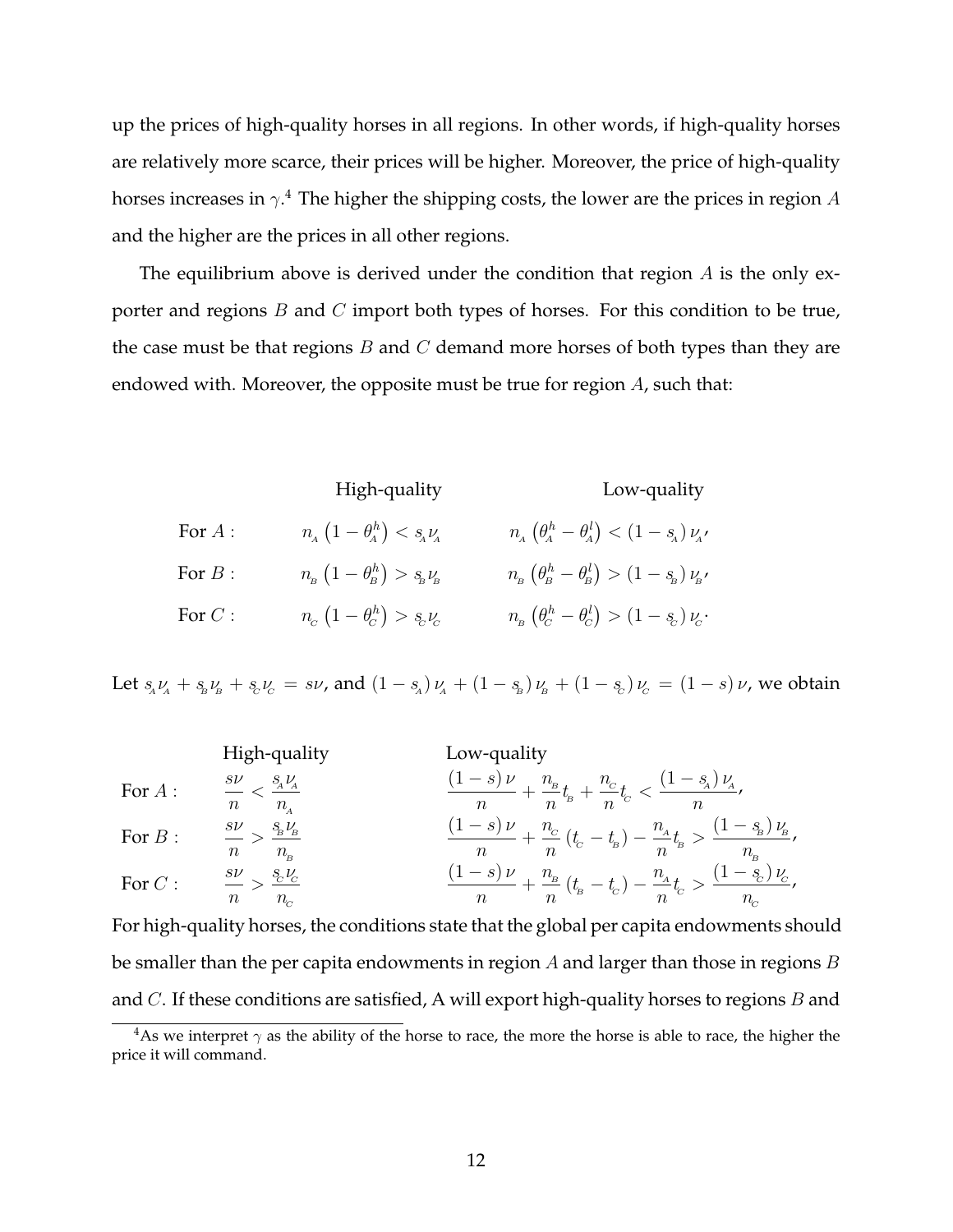$C$ . We have similar conditions for low-quality horses.<sup>[5](#page-0-0)</sup> In this case, the conditions include two extra terms that adjust for the differences in the cost associated with shipping a horse to the region in question instead of the other. For example, considering the condition for region B, the difference in cost between transporting a horse to region  $C$  and to region  $B$ is included. Note also that the third term in this condition can be written as  $+\frac{n_A}{n}$  $\frac{\partial_A}{\partial n}(0-t_{\!\scriptscriptstyle B})$  , which is the difference between transporting a horse to region A instead of B.

### **3.4 Effects of the per unit shipping cost**

To see the effect of the per unit shipping cost, define  $R<sub>j</sub>$  as the ratio of high-quality to low-quality horses sold by region A to region  $j = \{A, B, C\}$ . Thus, we have

$$
R_{\rm a} = \frac{n_{\rm a}(1 - \theta_{\rm A}^h)}{n_{\rm a}(\theta_{\rm A}^h - \theta_{\rm A}^l)},
$$
  
\n
$$
R_{\rm b} = \frac{n_{\rm b}(1 - \theta_{\rm B}^h) - s_{\rm b}v_{\rm B}}{n_{\rm b}(\theta_{\rm B}^h - \theta_{\rm B}^l) - (1 - s_{\rm b})v_{\rm B}^l},
$$
  
\n
$$
R_{\rm c} = \frac{n_{\rm c}(1 - \theta_{\rm c}^h) - s_{\rm b}v_{\rm c}}{n_{\rm c}(\theta_{\rm c}^h - \theta_{\rm c}^l) - (1 - s_{\rm c})v_{\rm c}}.
$$

By substituting the equations in the equilibrium list of prices, we have:

$$
R_{\rm A} = \frac{s_{\rm A}v_{\rm A} + s_{\rm B}v_{\rm B} + s_{\rm C}v_{\rm C}}{(1 - s_{\rm A})v_{\rm A} + (1 - s_{\rm B})v_{\rm B} + (1 - s_{\rm C})v_{\rm C} + n_{\rm B}t_{\rm B} + n_{\rm C}t_{\rm C}},
$$
\n
$$
R_{\rm B} = \frac{s_{\rm A}v_{\rm A} + s_{\rm B}v_{\rm B} + s_{\rm C}v_{\rm C} - s_{\rm B}v_{\rm B}\frac{n}{n_{\rm B}}}{(1 - s_{\rm A})v_{\rm A} + (1 - s_{\rm B})v_{\rm B} + (1 - s_{\rm C})v_{\rm C} - n_{\rm A}t_{\rm B} + n_{\rm C}(t_{\rm C} - t_{\rm B}) - (1 - s_{\rm B})v_{\rm B}\frac{n}{n_{\rm B}}},
$$
\n
$$
R_{\rm C} = \frac{s_{\rm A}v_{\rm A} + s_{\rm B}v_{\rm B} + s_{\rm C}v_{\rm C} - s_{\rm C}v_{\rm C}\frac{n}{n_{\rm C}}}{(1 - s_{\rm A})v_{\rm A} + (1 - s_{\rm B})v_{\rm B} + (1 - s_{\rm C})v_{\rm C} - n_{\rm A}t_{\rm C} + n_{\rm B}(t_{\rm B} - t_{\rm C}) - (1 - s_{\rm C})v_{\rm C}\frac{n}{n_{\rm C}}}.
$$

 $5$ Note that region  $A$ 's condition for low-quality horses can be written as

$$
\frac{(1-s)\nu}{n} - \frac{n_{\rm B}}{n} (0-t_{\rm B}) - \frac{n_{\rm C}}{n} (0-t_{\rm C}) < \frac{(1-s_{\rm A})\nu_{\rm A}}{n}
$$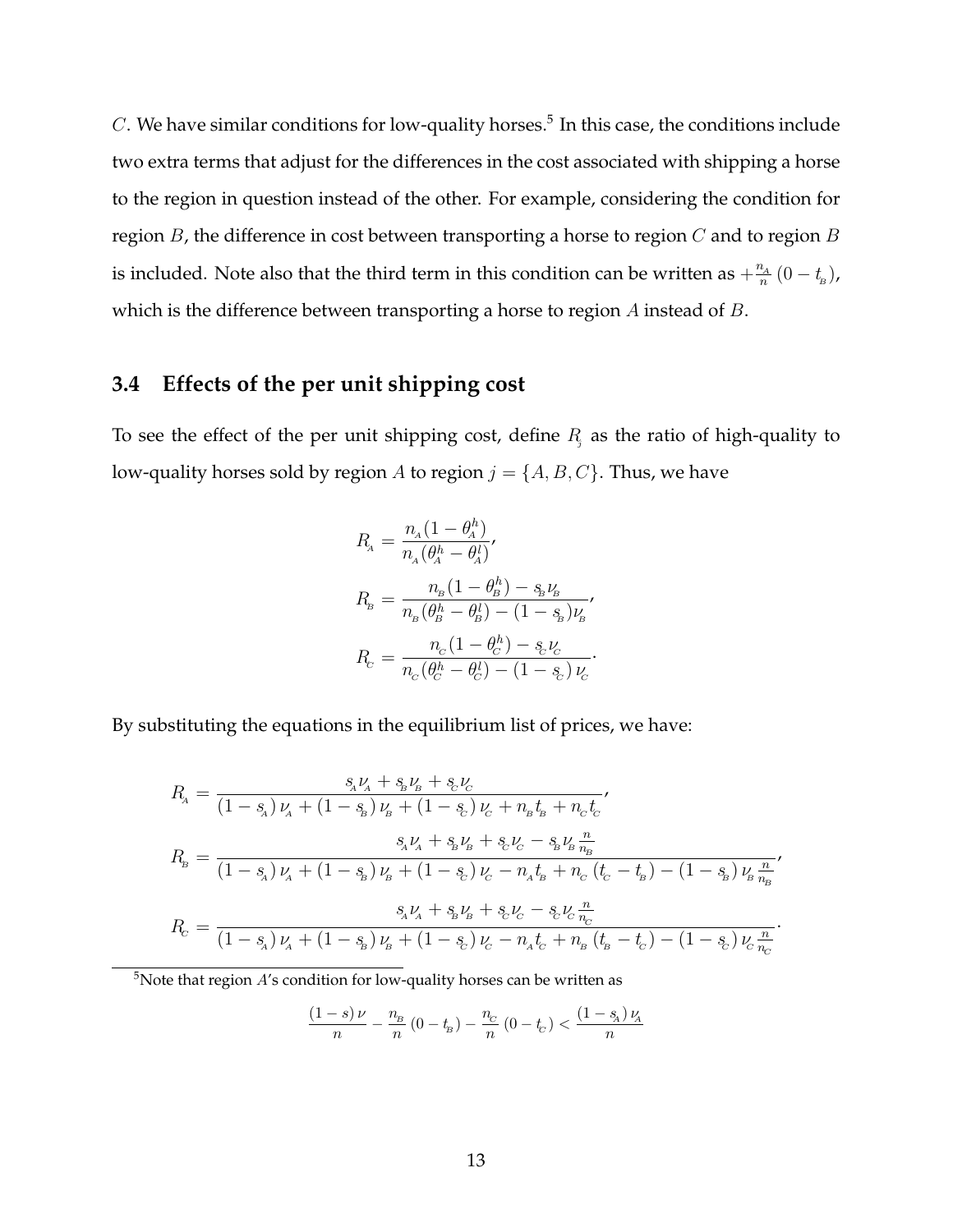The classic Alchian-Allen effect is obtained when there are no endowments in the importing regions. Therefore, we set  $\nu_{\!\scriptscriptstyle B}$  and  $\nu_{\!\scriptscriptstyle C}$  to zero and observe the difference between  $R_{_{\!A}}$ ,  $R_{_{\!B}}$ , and  $R_{\!c}$ :

$$
R_{\rm a} = \frac{s_{\rm a} V_{\rm a}}{(1 - s_{\rm a}) \nu_{\rm a} + n_{\rm b} t_{\rm b} + n_{\rm c} t_{\rm c}},
$$
  
\n
$$
R_{\rm b} = \frac{s_{\rm a} V_{\rm a}}{(1 - s_{\rm a}) \nu_{\rm a} - n_{\rm a} t_{\rm b} + n_{\rm c} (t_{\rm c} - t_{\rm b})},
$$
  
\n
$$
R_{\rm c} = \frac{s_{\rm a} V_{\rm a}}{(1 - s_{\rm a}) \nu_{\rm a} - n_{\rm a} t_{\rm c} + n_{\rm b} (t_{\rm b} - t_{\rm c})}.
$$

Note that  $R_{\rm a}~<~R_{\rm b}$  and  $R_{\rm a}~<~R_{\rm c}$  as the denominators in  $R_{\rm a}$  and  $R_{\rm c}$  are both smaller than that of  $R_{\!_A}$ . Comparing  $R_{\!_B}$  and  $R_{\!_C}$  in this situation is also interesting. Here, we have two regions that are not endowed with any horses, and the only difference is the transportation cost. As predicted by the classic Alchian-Allen effect,  $R_{\scriptscriptstyle\rm B} > R_{\rm c}$  if and only if  $t_{\scriptscriptstyle B} > t_{\scriptscriptstyle C}$ .

<span id="page-13-0"></span>**Proposition 1.** *Suppose that shipping costs are such that trade of both types of horses between*  $r$ egions  $A$  and  $B$ , and between regions  $A$  and  $C$  occurs. If  $\nu_{_{\!B}}\,=\,\nu_{_{\!C}}\,=\,0$ , then  $R_{_{\!B}}\,>\,R_{_{\!A}}$  and  $R_{\rm c} > R_{\rm a}$ . Furthermore, if  $t_{\rm s} > t_{\rm c}$ , then  $R_{\rm s} > R_{\rm c}$ , and vice versa.

If the two importing regions have no endowments, the high-to-low quality import ratios of regions  $B$  and  $C$  will be higher than the one region  $A$  keeps to its own consumers. This ratio is higher for the importing region with the higher transportation cost.

Let us compare the regions when one of them has an endowment and the other does not. Without loss of generality, suppose  $\nu_c = 0$ , that is, region C has no horse. In this case, we have the following solution: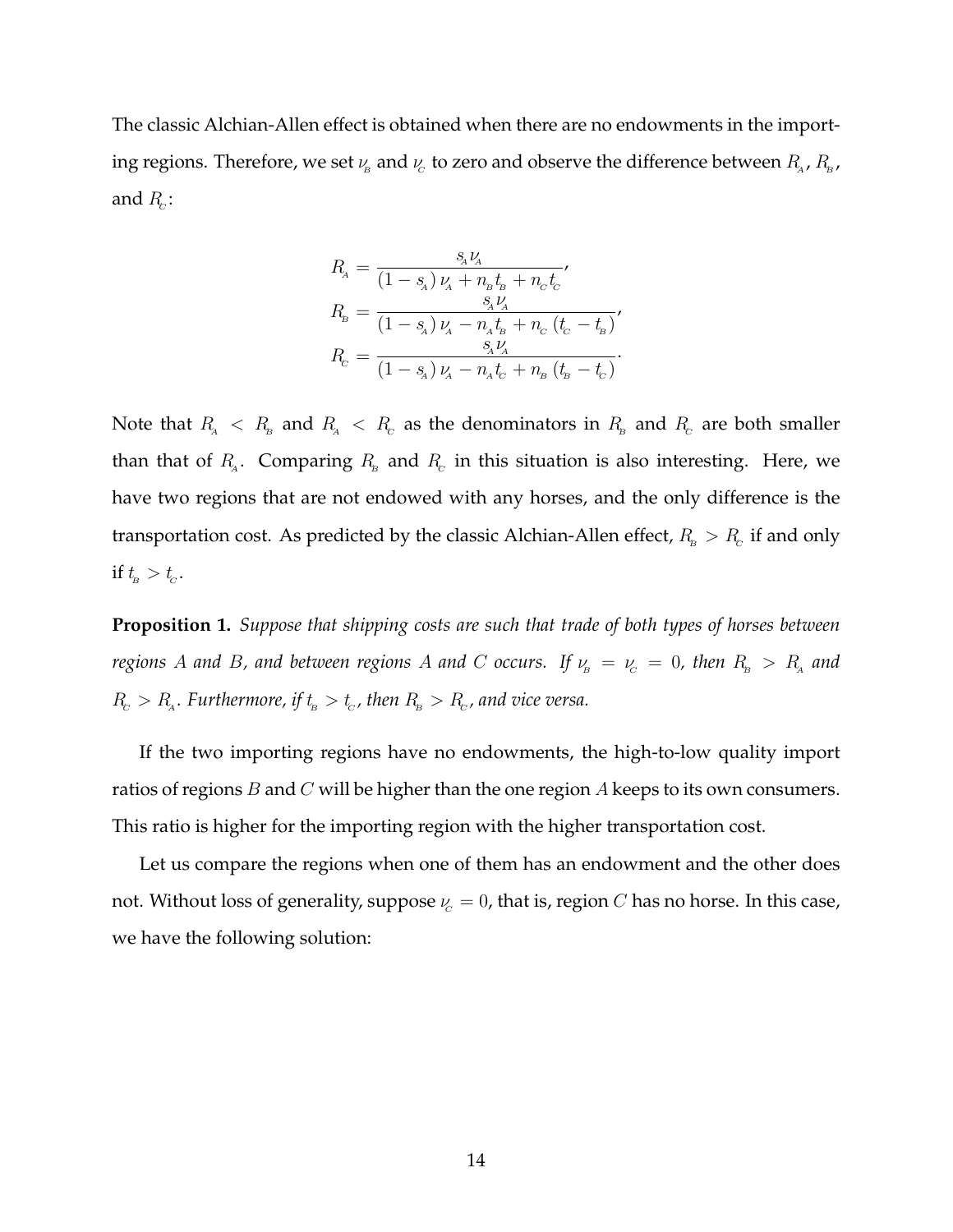$$
\begin{aligned} R_{\rm a} &= \frac{s_{\rm a}\nu_{\rm a}+s_{\rm b}\nu_{\rm b}}{\left(1-s_{\rm a}\right)\nu_{\rm a}+\left(1-s_{\rm b}\right)\nu_{\rm b}+n_{\rm b}t_{\rm b}+n_{\rm c}t_{\rm c}},\\ R_{\rm b} &= \frac{s_{\rm a}\nu_{\rm a}+s_{\rm b}\nu_{\rm b}-s_{\rm b}\nu_{\rm b}\frac{n}{n_{\rm b}}}{\left(1-s_{\rm a}\right)\nu_{\rm a}+\left(1-s_{\rm b}\right)\nu_{\rm b}-n_{\rm a}t_{\rm b}+n_{\rm c}\left(t_{\rm c}-t_{\rm b}\right)-\left(1-s_{\rm b}\right)\nu_{\rm b}\frac{n}{n_{\rm b}}},\\ R_{\rm c} &= \frac{s_{\rm a}\nu_{\rm a}+s_{\rm b}\nu_{\rm b}}{\left(1-s_{\rm a}\right)\nu_{\rm a}+\left(1-s_{\rm b}\right)\nu_{\rm b}-n_{\rm a}t_{\rm c}+n_{\rm b}\left(t_{\rm b}-t_{\rm c}\right)}. \end{aligned}
$$

Note that  $R_c - R_A = (s_A \nu_A + s_B \nu_B) n t_C > 0$ , and is increasing in  $t_c$ . What matters is the total size of the market instead of the size of each region separately, that is, the difference between  $R_{\!_\text{A}}$  and  $R_{\!_\text{C}}$  depends on  $nt_c.$  This result is new: as long as the size of the "global" market is fixed, any reallocation of buyers across the regions does not affect the differences in the relative consumption of high- versus low-quality horses in these regions. We summarize these results in the following proposition:

<span id="page-14-0"></span>**Proposition 2.** *Suppose that shipping costs are such that trade of both types of horses between regions A and C occurs. Then*  $R_c$  $>$  $R_{\scriptscriptstyle\! A}$ *, and*  $(R_c-R_{\scriptscriptstyle\! A})$  *increases in*  $n$  *and*  $t_c$ *, but not on the relative market size among regions.*

In words, region  $C'$ s high-to-low quality import ratio is higher than the one that region A keeps to its consumers. This difference is larger with a higher per-unit shipping cost  $(t_c)$ increases). Moreover, this difference increases in the total size of the market but not on the relative market size among regions.

We extend the classic Alchian-Allen effect by comparing the ratios of the two importing regions  $R_{\rm B}$  and  $R_{\rm c}$ . Note that if  $R_{\rm B} > R_{\rm c}$ , we will also have  $R_{\rm B} > R_{\rm A}$  as  $(R_{\rm B} - R_{\rm A})$  –  $(R_{\rm B}-R_{\rm C})=R_{\rm c}-R_{\rm A}>0 \Rightarrow (R_{\rm B}-R_{\rm A})>(R_{\rm B}-R_{\rm C})$ . The horse endowment in region  $B$  will make the per-unit shipping cost effect even more pronounced, that is,  $R_{\!\scriptscriptstyle B} > R_{\!\scriptscriptstyle C}$  as long as

<span id="page-14-1"></span>
$$
\left( \left( t_{\scriptscriptstyle B} - t_{\scriptscriptstyle C} \right) s_{\scriptscriptstyle A} \nu_{\scriptscriptstyle A} + \nu_{\scriptscriptstyle B} \frac{s_{\scriptscriptstyle B}}{n_{\scriptscriptstyle B}} \left[ \nu_{\scriptscriptstyle A} \left( \frac{s_{\scriptscriptstyle A}}{s_{\scriptscriptstyle B}} - 1 \right) + n_{\scriptscriptstyle A} t_{\scriptscriptstyle C} \right] \right) > 0. \tag{11}
$$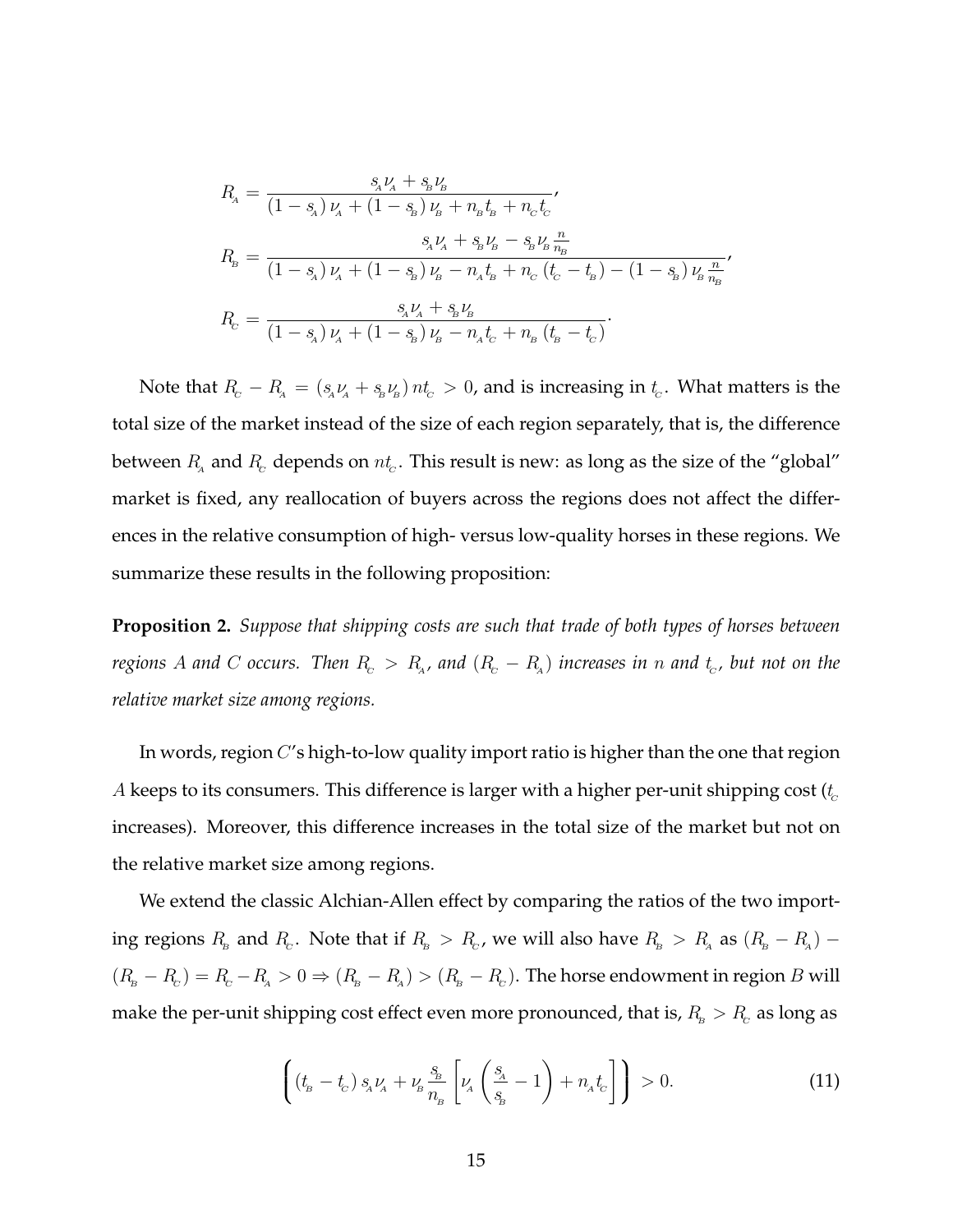Note that  $n_B$  only shows up in the second term. Moreover, if transporting a horse to region C costs the same as transporting it to region  $B$ , the first term drops out. We are left with the following condition:

$$
\nu_{\!\scriptscriptstyle B} \, \frac{s_{\!\scriptscriptstyle B}}{n_{\!\scriptscriptstyle B}} \, \bigg[\nu_{\!\scriptscriptstyle A} \, \bigg(\frac{s_{\!\scriptscriptstyle A}}{s_{\!\scriptscriptstyle B}}-1\bigg) + n_{\!\scriptscriptstyle A} t \bigg] > 0,
$$

which will be positive if and only if  $\left[\nu_A\right]\frac{S_A}{S_B}$  $\left(\frac{s_{\rm A}}{s_{\rm B}}-1\right)+n_{\rm A}t\Big]\ >\ 0.\ \ \hbox{Although the size of the}$ potential demand in region  $B$  determines the difference in absolute value between  $R_{\text{B}}$ and  $R_c$ , it does not determine whether  $B$  will have a higher or lower high-to-low quality import ratio than  $C$ . We summarize this in the following proposition:

<span id="page-15-0"></span>**Proposition 3.** *Suppose trade occurs among regions where shipping costs are the same. If*  $\nu_{\rm B} > 0$ *,*  $\nu_{\rm c} = 0$ , and  $\frac{s_{\rm A}}{s_{\rm B}} > 1 - \frac{n_{\rm A}}{\nu_{\rm A}}$  $\frac{n_A}{\nu_A}$ t, then  $R_{_{\rm B}}> R_{_{\rm C}}> R_{_{\rm A}}.$  This ranking does not depend on the sizes of the *importing markets.*

Similar to Proposition [2,](#page-14-0) Proposition [3](#page-15-0) states that region  $B$  will have a larger high-tolow quality import ratio than that region A keeps to its own consumers. The results hold even when  $\frac{s_{\rm A}}{s_{\rm B}}$  is smaller than 1; that is, region  $B$  can be endowed with a higher proportion of high-quality horses than region  $A$ . Moreover, the condition is silent on the absolute endowment of region  $B$  compared with region  $A$ . Therefore, it is possible for region  $B$ to have a larger endowment of high-quality horses than does region A and still have its high-to-low quality import ratio higher than the one that  $A$  keeps to its own consumers. If the transportation costs to B and C do not differ much, the first term of [\(11\)](#page-14-1) will be inconsequential. If the two differ substantially, we will have condition [\(11\)](#page-14-1) in which the difference between the transport costs plays a role in determining which region imports more high- versus low-quality horses.

<span id="page-15-1"></span>**Proposition 4.** *Suppose trade occurs among regions where shipping costs are not the same. If*  $\nu_{\rm p} > 0$ ,  $\nu_{\rm c} = 0$ , and  $\Big(\left(t_{\!\scriptscriptstyle B}-t_{\!\scriptscriptstyle C}\right) s_{\!\scriptscriptstyle A} \nu_{\!\scriptscriptstyle A} + \nu_{\!\scriptscriptstyle B} \frac{\$\scriptscriptstyle B}{n_{\!\scriptscriptstyle E}}$  $n_{\!\stackrel{\phantom{.}}{B}}$  $\left[\nu_A \right] \left(\frac{s_A}{s_B}\right]$  $\left(\frac{s_{\rm A}}{s_{\rm B}}-1\right)+n_{\rm A}t_{\rm C}\bigg]\bigg)\,>0$ , then  $R_{\rm B}>R_{\rm C}>R_{\rm A}.$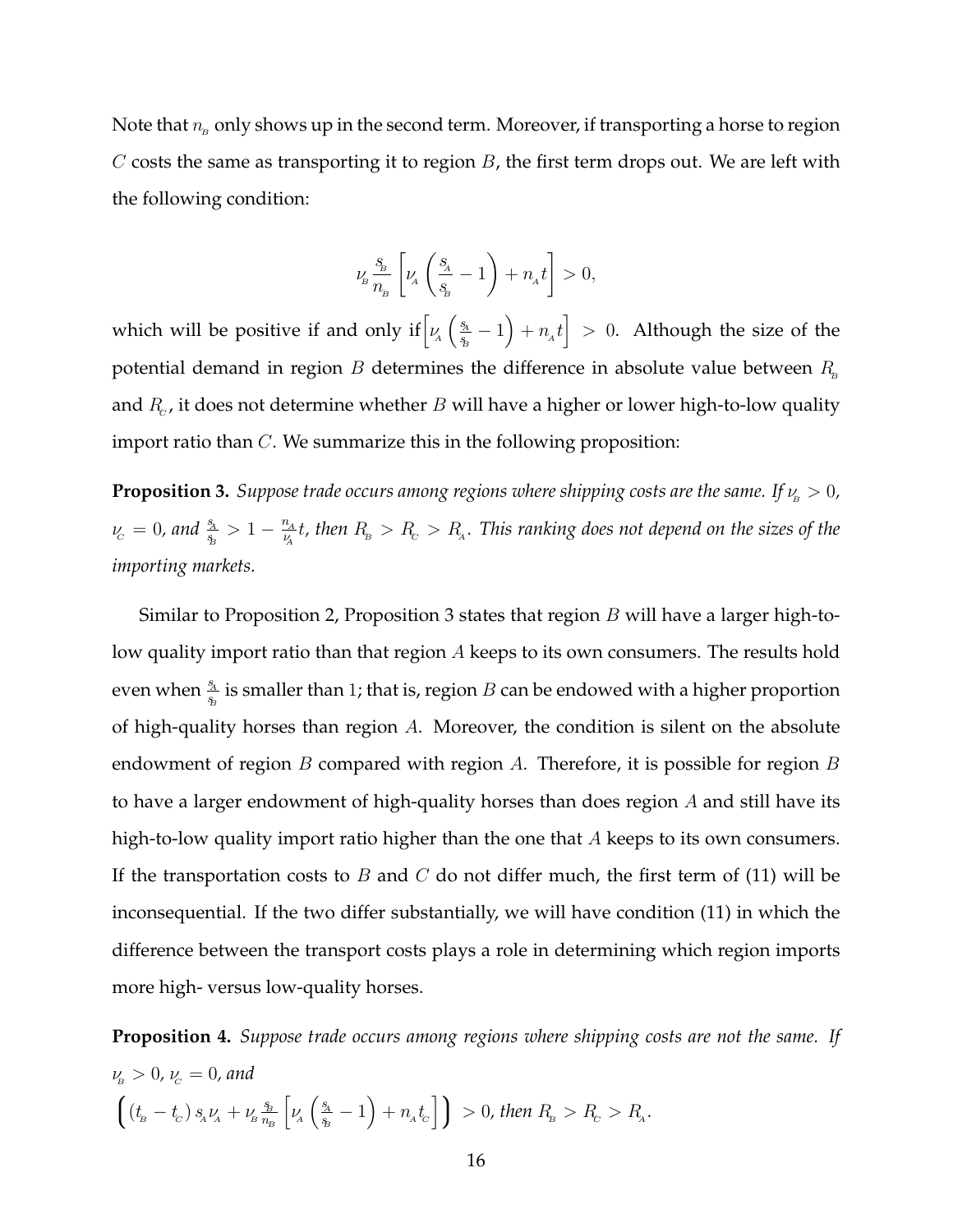Propositions [3](#page-15-0) and [4](#page-15-1) are new but intuitive ideas not previously explored. The shipping the good apples out effect is stronger if the importing region is endowed with the good. The intuition is that, in contrast to a region without its own apples, if another region has its own apples, justifying importing bad apples relative to good apples is even more difficult because of the per unit shipping cost. Conditional on importing apples, such a region would import relatively more good apples than would one without its own apples. The case in which all regions are endowed with horses complicates the model further but does not add much new insight. Therefore, we do not present that case here.

### <span id="page-16-0"></span>**4 Data**

To take the model to the data, we use a sample of auction results of thoroughbred yearlings published by the only two auction houses in Australia, namely, William Inglis and Son Ltd., and Magic Millions Sales Pty. Ltd.

### **4.1 Why horses?**

The auction data of thoroughbred yearlings give us a rare opportunity to test our predictions. First, thoroughbred yearlings are distinctive; they are traded among regions and have good information on their quality. Second, transporting a horse involves substantial costs that do not vary with the underlying quality of the horse.

The quality of a good is usually unobserved. Prices (or unit values) are usually used as a proxy for quality. However, prices can reflect not just quality but also costs, market structure, and market power, among others. Innovative research deals with this problem using two approaches. First, a structure is imposed to estimate the underlying quality of traded goods using their prices and other observable data (e.g., Khandelwal, 2010). Second, other observables are used as quality proxies. For instance, Crozet, Head, and Mayer (2012) use expert assessments to proxy for the quality of Champagne.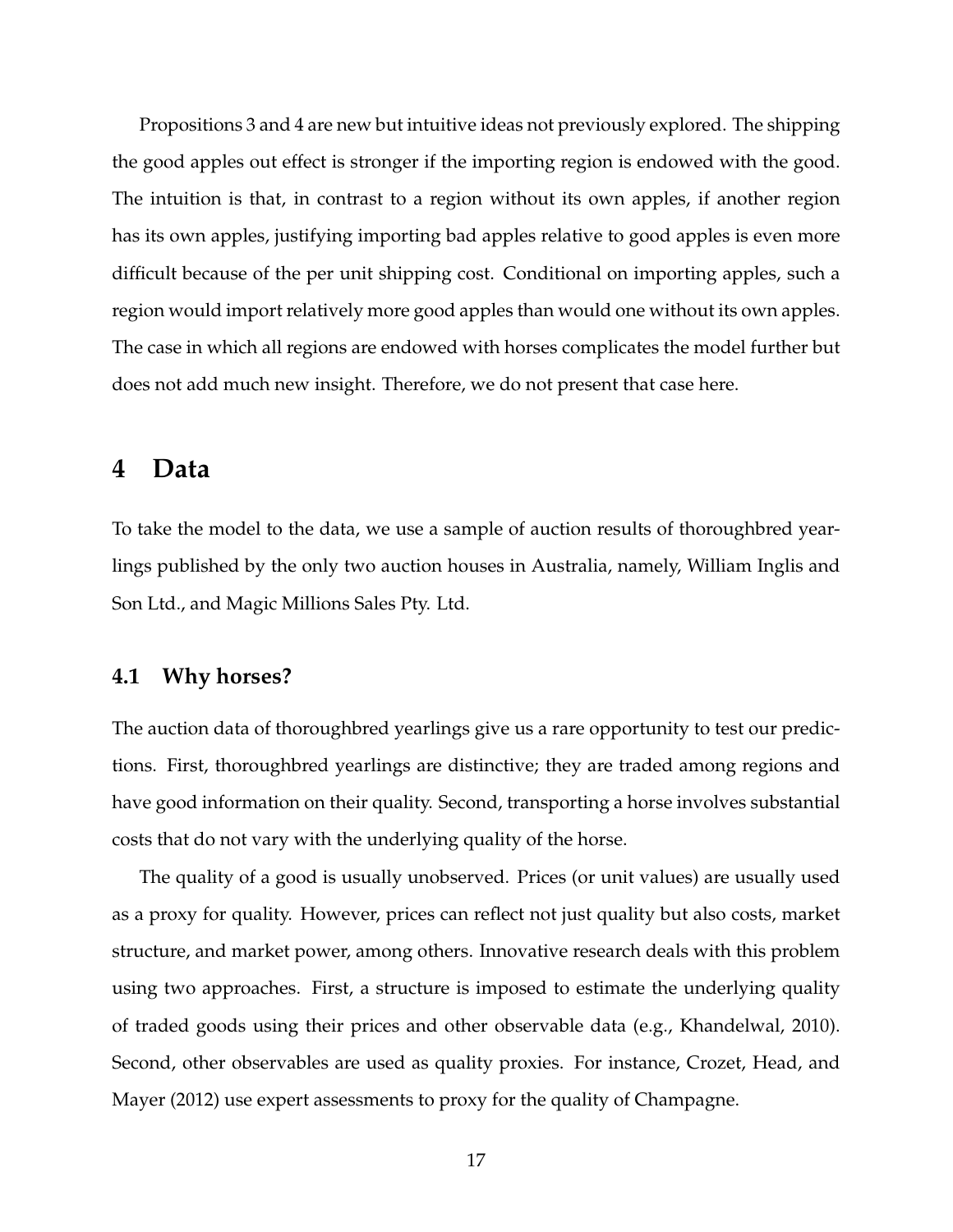Contrasting to these two approaches, we find the hammer price of a yearling in an auction to be an exceptionally good proxy for its underlying quality. A thoroughbred yearling is a horse that is bred purely for racing. It is between one and two years old, and has never been raced. Thoroughbred yearlings are investment vehicles to buyers with a clear objective: to maximize the investment return. The value of a thoroughbred yearling is straightforward: the faster it is expected to run, the more valuable it is. To avoid over-bidding on a yearling that will not perform, buyers have every incentive to carefully assess the potential racing ability of the yearlings by studying their information, including their bloodlines, and to observe them physically (yearlings are available for examination at the auction). Bargain prices are rare because buyers abound in auctions. In other words, great investment opportunities can be hard to find given that the markets are full of potential investors. Therefore, the hammer price of a yearling is unlikely to be far away from their potential racing ability, a condition that makes its price an exceptionally good proxy for its quality.

The real economic costs of shipping a horse from one location to another are nontrivial and not "iceberg." First, horses are present in the auctions for potential buyers, their vets, or their agents on their behalf, to examine. The buyer pays for the shipping cost of the horses.<sup>[6](#page-0-0)</sup> Second, specific rules and regulations governing horse transport in Australia exist. Third, Australia enforces these rules. In particular, transportation between states is checked at stations.

For example, the Code of Practice for the Transportation of Horses in Western Australia requires the owner of the transported horse to consider the following issues when transporting a horse: minimization of stress, pre-transport preparation of horses, load-

 $6$ From the conditions of sales published by Inglis. Condition 10.1: $\degree$  The purchaser acknowledges that: He has had the opportunity to inspect the lot prior to the sale."

Also in condition 6.2, "upon the fall of the hammer, the sole risk and responsibility for a lot shall be borne by the purchaser, who shall thereafter be responsible for all expenses incurred in respect of the lot, including care of the lot. The purchaser will be liable for stabling, agistment and transport charges for any lot not removed from Inglis' stables on the day of the sale and they may be moved to alternate stables or agistment at Inglis' discretion."

http://www.inglis.com.au/uploads/documents/COS.pdf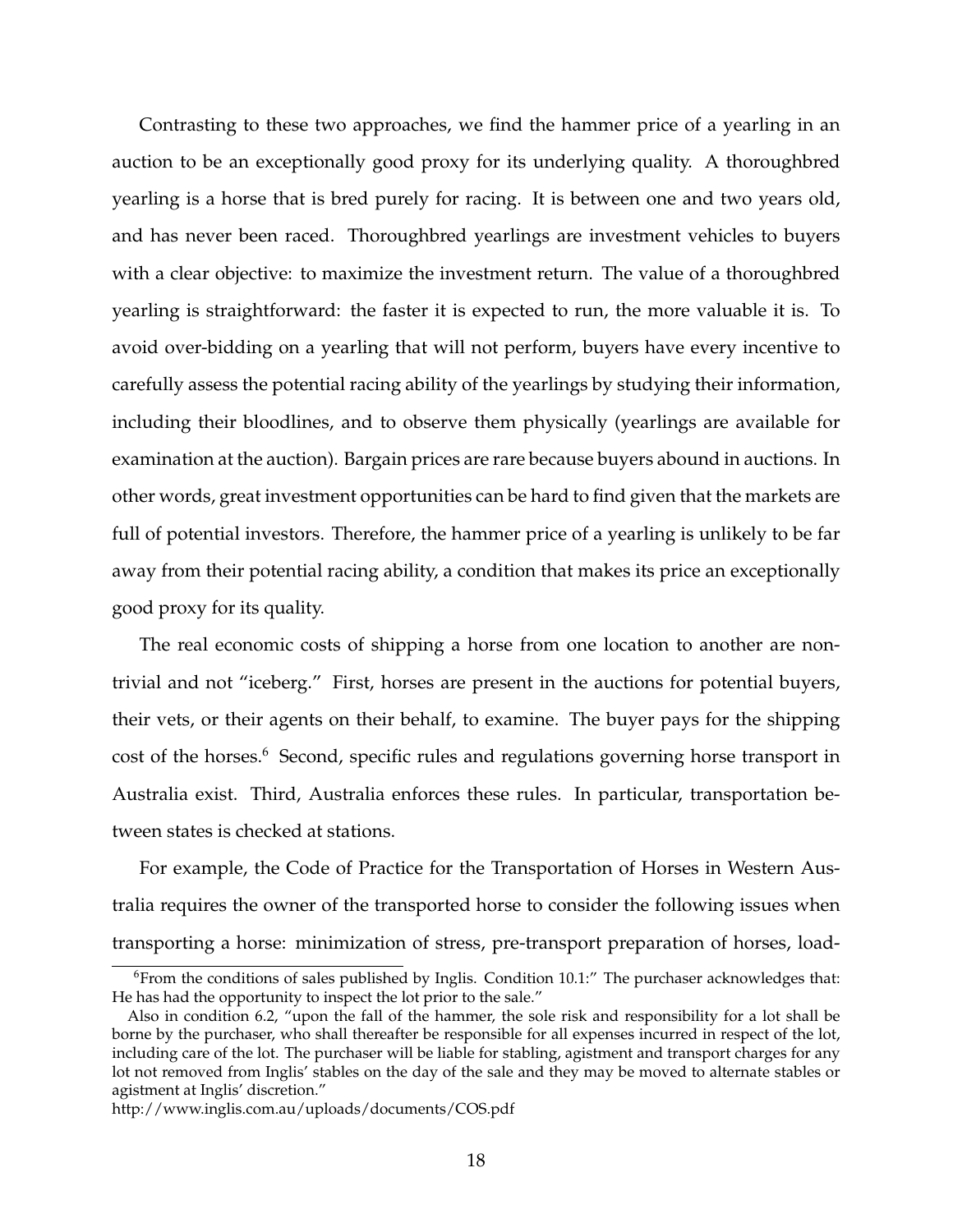ing, transport design, loading density during transport, travel, rest periods, and unloading.[7](#page-0-0) Australia requires specific documents in transporting a horse. For instance, in New South Wales, moving a horse must be accompanied by a completed Transported Stock Statement. The *Model Code of Practice for the Welfare of Animals: Land Transport of Horses* provides directions on how to safeguard the welfare of horses in transit. The *Prevention of Cruelty to Animals Act 1979* defines minimum standard for the keeping of all animals, including horses.

Cattle ticks are one of the most serious cattle parasites in Australia, and they can easily spread through horse movement. Inter-state control of movement of horses across Australia exists, and it involves stringent restrictions. e.g., movement certifications for horses are required. Moreover, vaccination proofs are always a must. Transporters also have to book appointments at the inter-state stations to have their horses examined by officers. Adhering to all these stringent regulations can add a substantial cost to the transport of horses. Any injuries can cripple the racing ability of a thoroughbred yearling; thus, owners take extra precautions in their transportation to avoid causing injury to horses.

The regulations on transporting horses do not discriminate against any type of horse. A cheaper horse will not be subject to fewer of these regulations compared with the more expensive ones. Aside from Australian regulations, the transportation process is also subject to additional freight regulations and the regulations of the destination country if a horse is shipped overseas.<sup>[8](#page-0-0)</sup> Therefore, a substantial component of the cost of transporting a horse cannot be modeled as "iceberg."

We do not intend to entirely rule out the iceberg cost component in transporting a horse. In particular, the insurance cost of transporting a horse tends to vary with the horse's price. Instead, we argue that the non-iceberg component is non-trivial. In our

<sup>7</sup> see [http://www.agric.wa.gov.au/objtwr/imported](http://www.agric.wa.gov.au/objtwr/imported_assets/content/pw/ah/welfare/codeofpractice_horsetransportation.pdf) assets/content/pw/ah/welfare /codeofpractice [horsetransportation.pdf](http://www.agric.wa.gov.au/objtwr/imported_assets/content/pw/ah/welfare/codeofpractice_horsetransportation.pdf)

<sup>&</sup>lt;sup>8</sup>Unlike shipping cats or dogs, horses are transported on air cargo carriers in specially constructed stall crates. One attendant must accompany the horse. The International Airline Transport Association (IATA) governs the process through the IATA's Live Animal Regulations.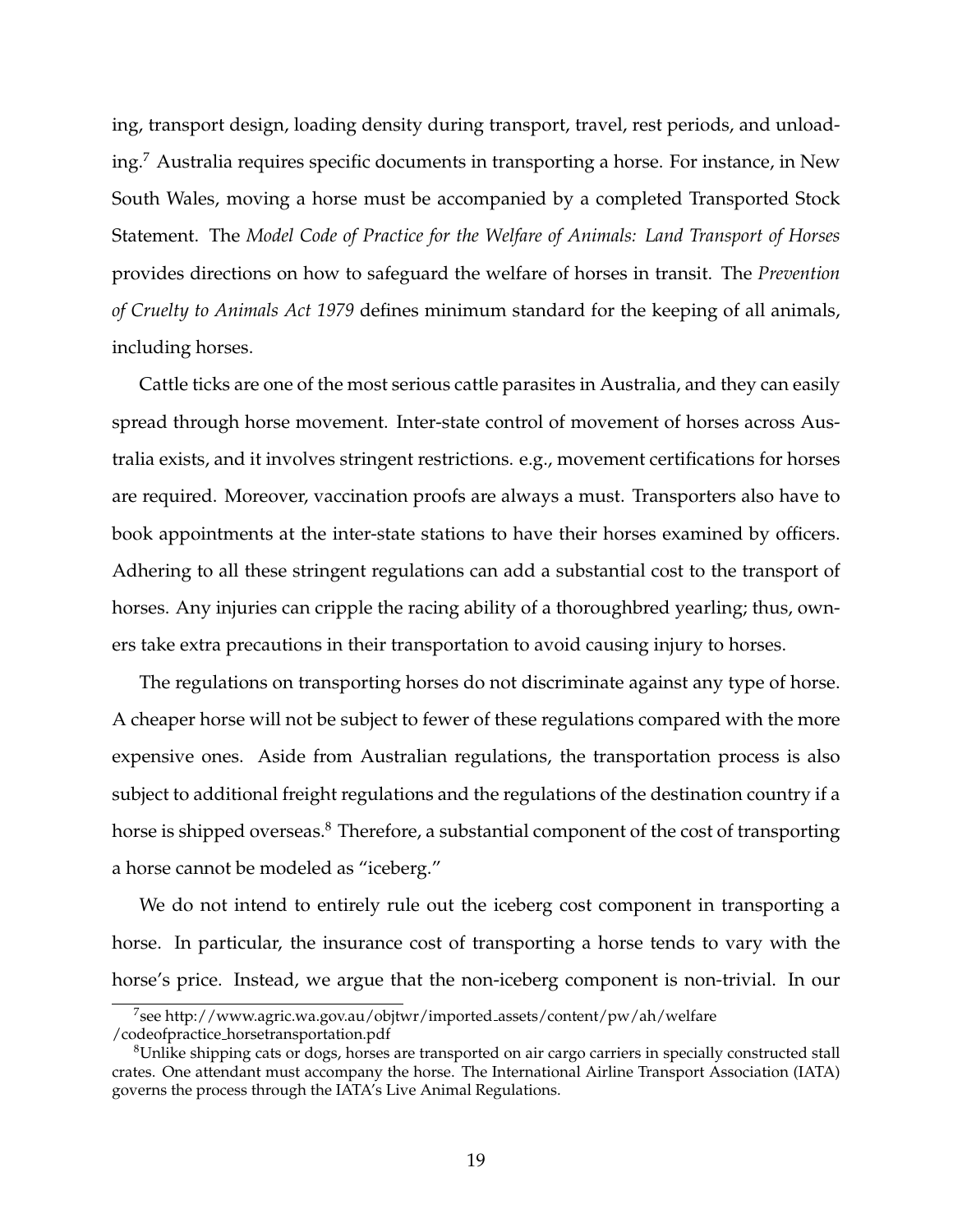<span id="page-19-0"></span>

| <b>Name of Auction</b>      | Venue           | Date (2005)        | No. of yearlings | No. of yearlings sold | Average price(AU\$) |
|-----------------------------|-----------------|--------------------|------------------|-----------------------|---------------------|
| <b>WI</b> Classic           | Newmarket, NSW  | 16th-17th January  | 569              | 415                   | \$34,792.70         |
| <b>WI</b> Premier           | Oaklands Vic    | 13th-16th February | 597              | 451                   | \$52,130.80         |
| <b>WI Australian Easter</b> | Newmarket, NSW  | 29th-31st March    | 598              | 436                   | \$207,633.00        |
| WI Autumn                   | Oaklands Vic    | 17th-18th April    | 374              | 272                   | \$10,495.00         |
| WI Scone                    | Scone, NSW      | 22nd May           | 200              | 159                   | \$12,926.90         |
| MM Conrad Jupiters          | Gold Coast, Old | 6th-12th January   | 1151             | 876                   | \$83,717.50         |
| MM Adelaide                 | Adelaide, SA    | 22nd-27th February | 684              | 493                   | \$33,856.00         |
| MM Perth                    | Perth. WA       | 8th-11th March     | 505              | 371                   | \$24,447.90         |
| MM Gold Coast Premier       | Gold Coast, Old | 20th-22nd March    | 649              | 413                   | \$15,169.50         |
| <b>MM</b> National          | Gold Coast, Old | 9th-10th June      | 382              | 263                   | \$27,550.40         |
| Total                       |                 |                    | 5709             | 4149                  | \$59,305.60         |

Table 1: Basic information on the auctions

estimation, the existence of an iceberg component works against us by making it harder for us to find an empirical pattern that is consistent with the Alchian-Allen result.

#### **4.2 Description**

Our data are provided by Ng et al. (2013), which includes 4,149 transactions from the 10 auctions held by the two auction houses between January and June 2005. Table [1](#page-19-0) shows the basic information of the auctions. The auction houses publish detailed information, including pedigree tables of the auctioned horses, to facilitate transactions. This information includes basic characteristics, such as color, sex, birthday, breeder, bloodline, track record of the lineage, including its grandfathers and grandmothers, and its siblings (the mother's side). Table [1](#page-19-0) shows the distribution of the prices of yearlings sold in the auctions and the basic information of the auctions.

Ng et al. (2013) collect all the information mentioned above for each sale. We are only interested in the average quality of the horses that gets sold across Australia as well as abroad, which therefore requires information on buyers' locations. Eleven observations are lost because we do not have such information. Moreover, we need this information to be accurate. Therefore, we exclude all observations that are recorded under a buying agent agreement. In this situation, the location of the agent is recorded instead of the location of the actual buyer. Accordingly, a total of 350 observations are excluded. A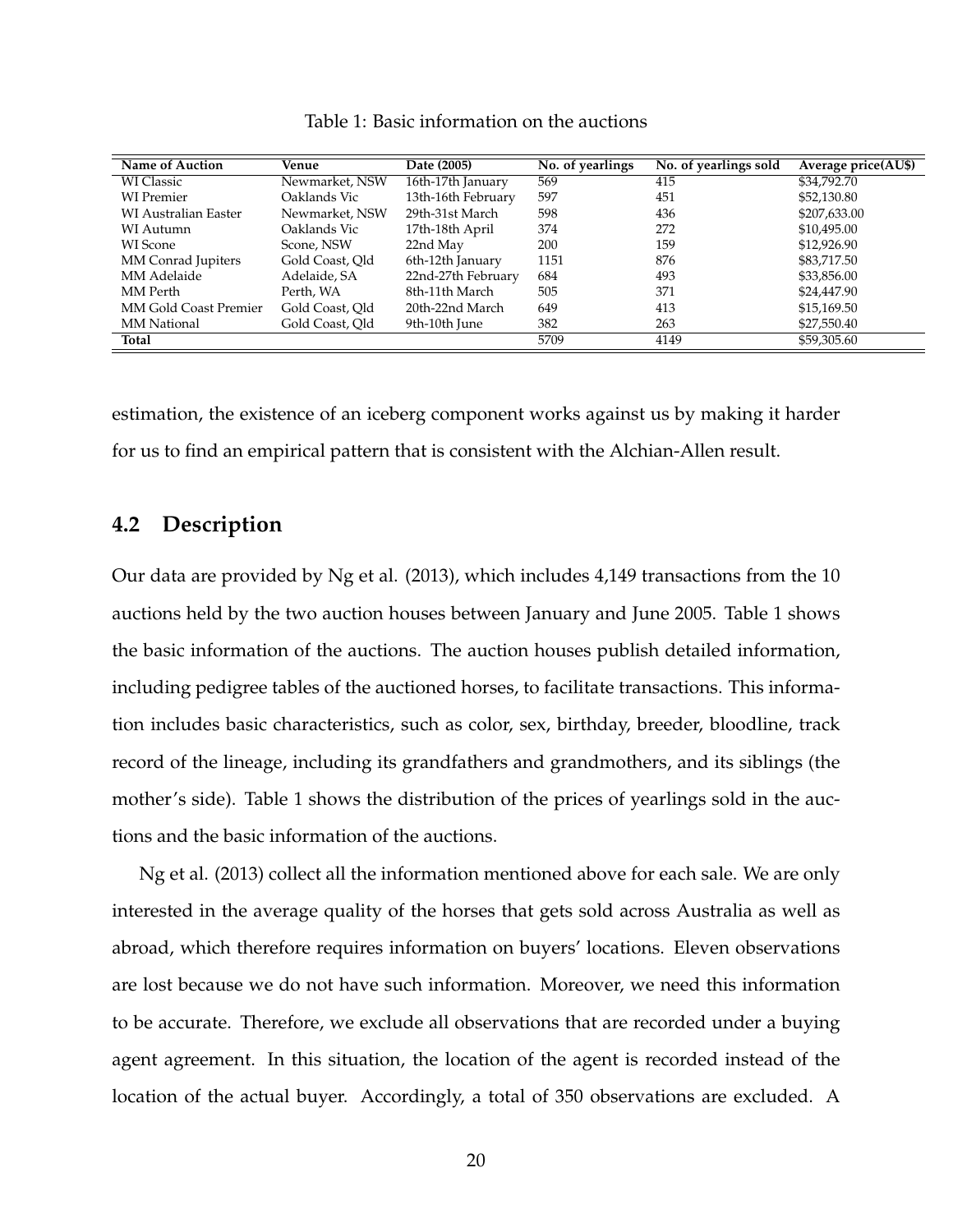Kolmogorov-Smirnov test is conducted to determine whether both samples come from the same distribution to rule out any sample selection. This test has a p-value of approximately 15.6%. Therefore, we are confident that a selection problem between the buying agents and other buyers acting on their own behalf does not exist.

### <span id="page-20-0"></span>**5 Results**

Table [2](#page-21-0) breaks down the thoroughbred yearlings into three groups: [1] foreign - those sold to buyers located outside of Australia, [2] national - those sold to buyers residing in Australia but not from the state where the auction is held, and [3] local - those sold to buyers from the same state where the auction is held. Of all the thoroughbred yearlings, 9.56% are from group [1], and approximately 56% are from group [3]. The average price illustrates a pattern consistent with the Alchian-Allen result. On average, horses from group [1] are among the highest-quality, followed by those from group [2]. The horses from group [3] have the lowest quality. The horses from group [1] on average are 57% more expensive than those sold within Australia. A comparison between those shipped to New Zealand with those shipped to more distant countries indicates that the latter are more expensive than the former, which is a pattern consistent with the Alchian-Allen effect.<sup>[9](#page-0-0)</sup>

Figure [1](#page-21-1) shows the proportion of horses sold to local versus non-local buyers conditional on the hammer price between the 5th and 95th percentile. For instance, among all horses sold for \$90,000, more than 60% are shipped away. As the hammer price increases, a larger fraction of horses is shipped away instead of sold to local buyers, a pattern that is again consistent with the Alchian-Allen result.

 $9$ However, geographic distance is only one of the many determinants of the transportation cost. Shipment frequency, ports infrastructure, countries' specific rules and regulations, etc, are other determinants of the cost of shipping a horse there from Australia. We are unable to find the 2005 shipping cost of horses to those countries in Table [2.](#page-21-0) This precludes us from using the shipment data to different countries to test our model's prediction.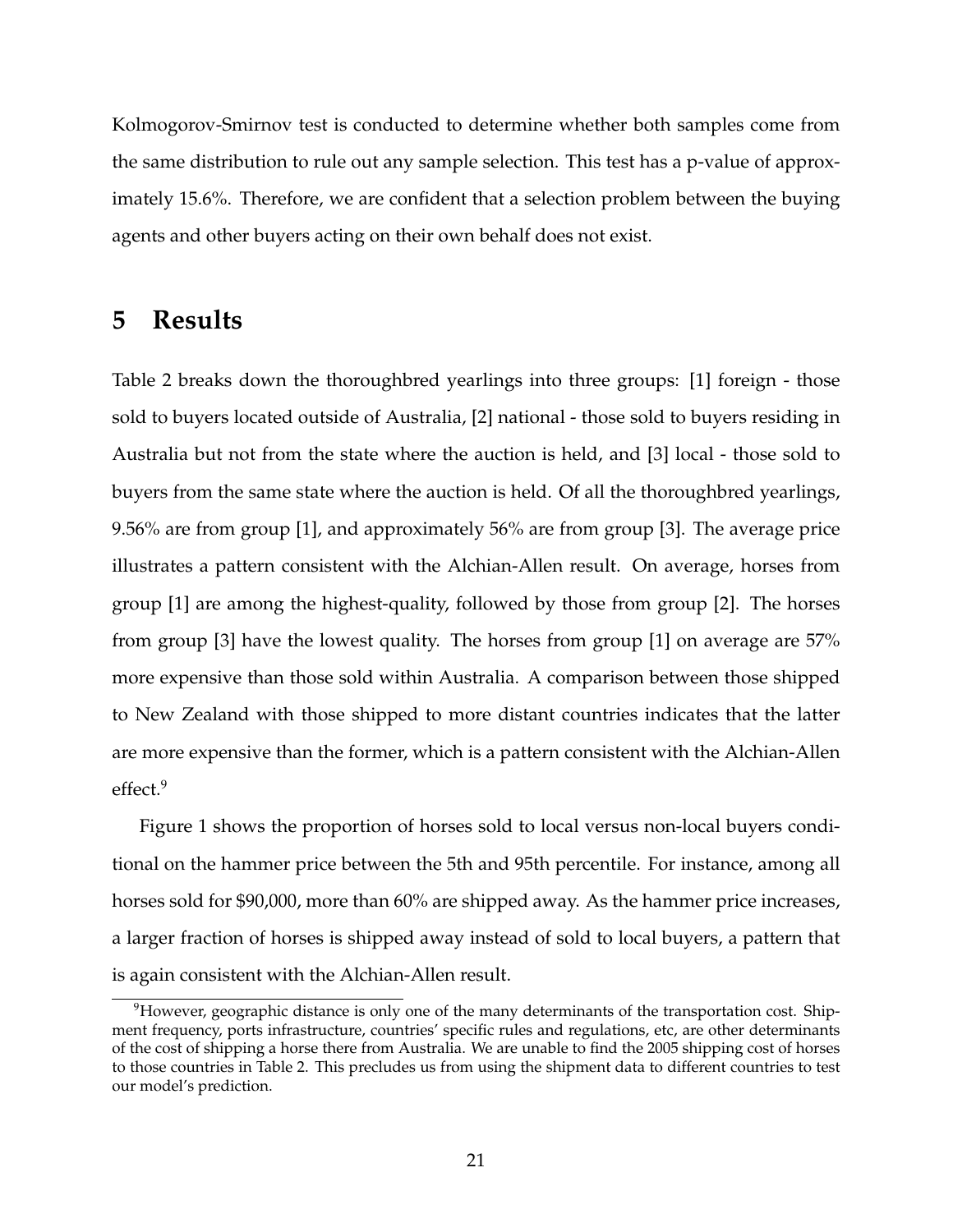<span id="page-21-0"></span>

| Buyer's Location | No. of Transactions | <b>Average Price</b> | <b>Standard Deviation</b> |
|------------------|---------------------|----------------------|---------------------------|
| Australia        | 3426                | 56903.17             | 106916.4                  |
| Local            | 2100                | 44802.32             | 103478.226                |
| National         | 1326                | 76067.42             | 109480.712                |
| Foreign          | 362                 | 87551.10             | 124024.585                |
| New Zealand      | 139                 | 80848.92             | 125788.292                |
| South Africa     | 50                  | 90020                | 102323.664                |
| Malaysia         | 43                  | 22837.21             | 21685.721                 |
| Hong Kong        | 35                  | 130542.9             | 70469.577                 |
| Japan            | 32                  | 106750               | 112831.948                |
| Singapore        | 22                  | 32545.45             | 20560.543                 |
| Korea            | 11                  | 14681.82             | 6842.049                  |
| United Kingdom   | 8                   | 212125               | 177821.289                |
| Philippines      | 6                   | 15833.33             | 12746.241                 |
| Ireland          | 5                   | 460000               | 344873.165                |
| France           | 4                   | 181250               | 145852.380                |
| USA              | 4                   | 162000               | 172904.598                |
| Macau            | 2                   | 237500               | 258093.975                |
| China            | 1                   | 170000               | N/A                       |
| A11              | 3788                | 59832.04             | 109022.601                |

Table 2: Transactions by the locations of the buyers

<span id="page-21-1"></span>Figure 1: Proportions of horses shipped locally versus elsewhere, conditional on their hammer prices.



**Proportions of buyer from same location as acution versus elsewhere**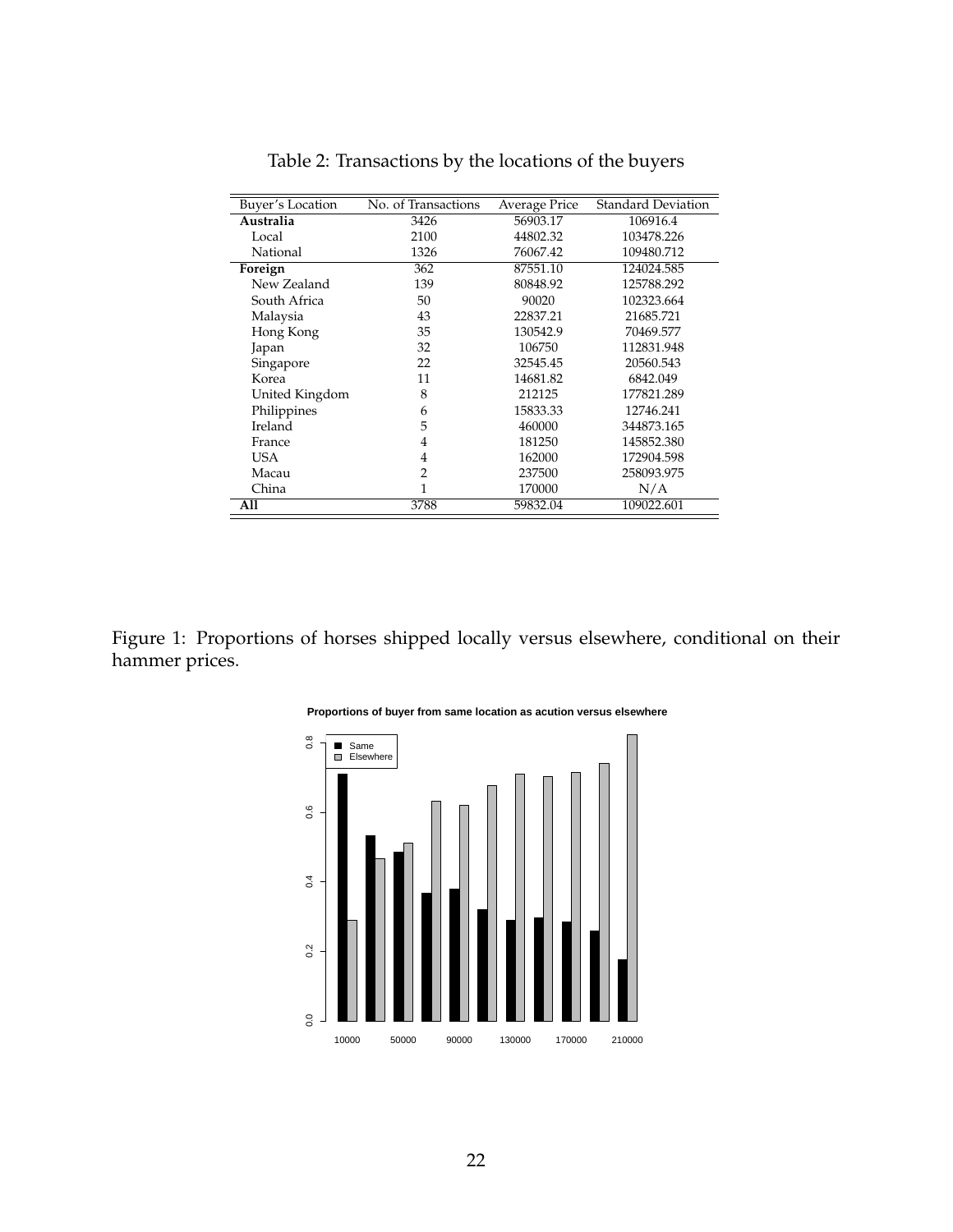To account for the possibility of different market mechanisms through different auction houses and any possible differences between different series of auctions, we construct a model that accounts for any unobservable market characteristics that are constant in each auction but not across auctions. Choo and Eid (2011) show how missing information on the number of bidders in each auction leads to biased estimates. Therefore, we include auction fixed effects in some specifications to account for this concern. We are not concerned with endogenous entry in the auctions. Specifically, we do not intend to control foreign buyers going to particular auctions because these specific auctions are known to have better-quality horses. We are only interested in whether foreigners purchase the relatively higher-quality horses irrespective of which auction they buy from. To account for this scenario as well, we estimate our model without auction fixed effects. We also estimate a model in which we control for a sire fixed effect to round our results. The data show that some popular sires have multiple yearlings sold in various auctions throughout the year. Thus, to control this condition, we estimate a model that has a fixed effect for any sire that has more than 10 yearlings in total in all the 10 auctions. Therefore, we run the following regression:

<span id="page-22-1"></span>
$$
\log(\text{Price}_{ij}) = \beta \text{ Foreign}_{ij} + \epsilon_{ij},\tag{M-1}
$$

<span id="page-22-0"></span>
$$
\log(\text{Price}_{ij}) = \beta \text{ Foreign}_{ij} + \Gamma'_j \gamma + \epsilon_{ij}, \tag{M-2}
$$

$$
\log(\text{Price}_{ij}) = \beta \text{ Foreign}_{ij} + \Gamma'_j \gamma + H'_{ij} \eta + \epsilon_{ij}, \tag{M-3}
$$

where Price<sub>ij</sub> is the price of horse i in auction j, Foreign<sub>ij</sub> is an indicator variable of whether the horse was sold to a foreign buyer,  $\Gamma_j$  are auction fixed effects, and  $H_{ij}$  are fixed effects for sires that have more than 10 children across all auctions. The null hypothesis is that internationally shipped horses are of the same quality as those domestically shipped, that is,  $\beta = 0$ .

Table [3](#page-23-0) shows the estimation results, indicating that horses sold to foreign buyers are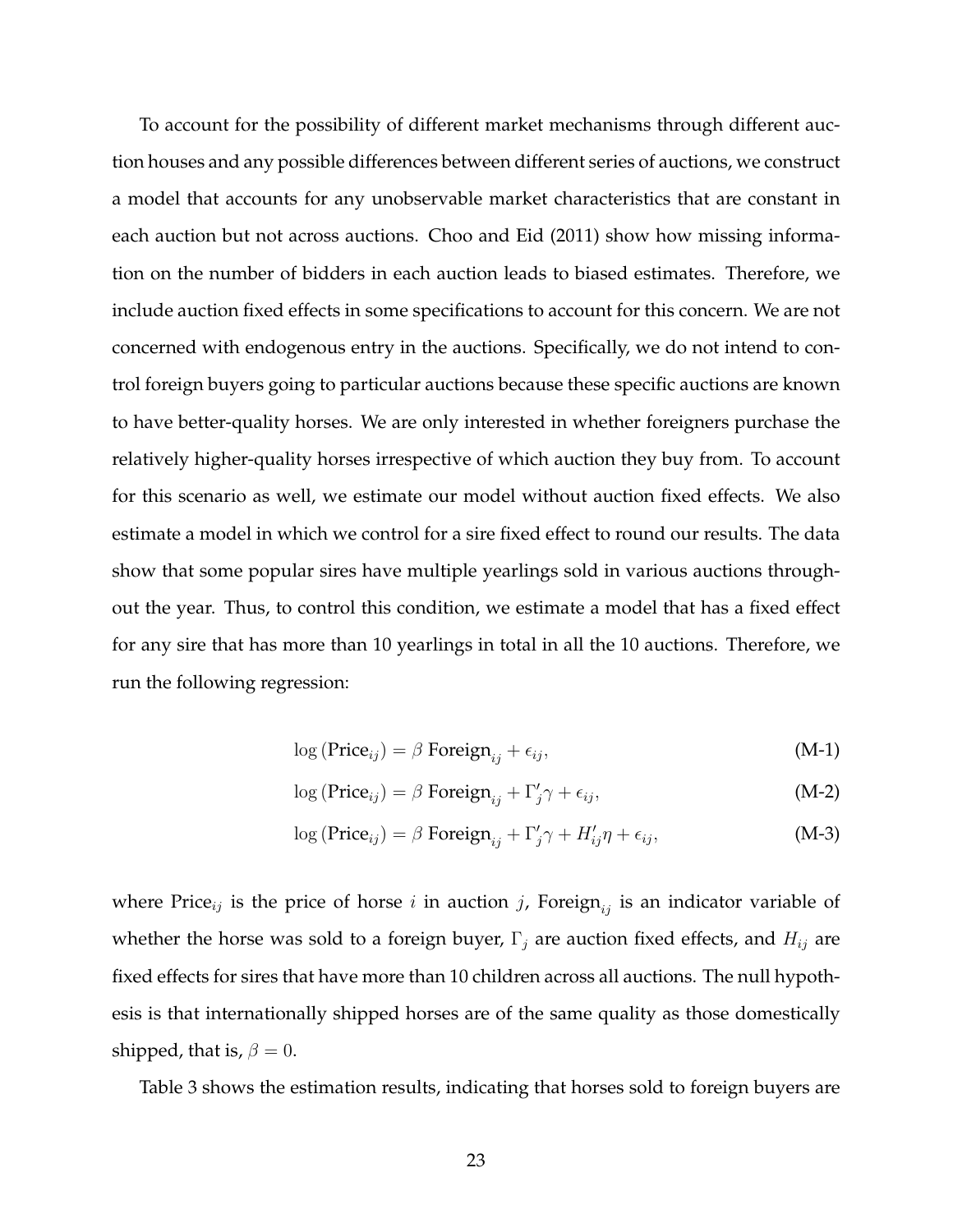<span id="page-23-0"></span>

|                  | $(M-1)$    | $(M-2)$    | $(M-3)$    |
|------------------|------------|------------|------------|
| Dep. var.        |            | log(Price) |            |
| Foreign          | $0.568***$ | $0.206***$ | $0.207***$ |
|                  | (0.0628)   | (0.0477)   | (0.0406)   |
| Constant         | $10.16***$ | $9.130***$ | $8.711***$ |
|                  | (0.0215)   | (0.0690)   | (0.0816)   |
|                  |            |            |            |
| Auction FE       | No         | Yes        | Yes        |
| Sire FE          | No         | No         | Yes        |
| Observations     | 3788       | 3788       | 3788       |
| Adjusted $(R^2)$ | 0.017      | 0.462      | 0.632      |
|                  |            |            |            |

Table 3: Regression results

OLS estimates are reported with their robust standard errors in paren-<br>thesis. \*, \*\* and \*\*\* represent statistical significance at the 10% 5% and 1% level.

23% to 76% more expensive than those sold to national buyers (model [M-3](#page-22-0) and [M-1\)](#page-22-1). Although the size of the estimated coefficient varies across models, the significance remains robust. The results lend direct support to the Alchian-Allen result and Proposition [1.](#page-13-0)

Table [3](#page-23-0) does not differentiate between yearlings shipped locally and shipped to Australian buyers located outside the state where the auction is held. Comparing horses shipped to other countries also precludes us from ruling out the possibilities that the specific demand characteristics of the other countries drive our pattern. For instance, it is plausible that Hong Kong buyers only have a preference for much higher quality horses than do average Australian buyers. This possibility may drive our previous results. We address this concern by comparing the horses sold within the auction state with those shipped to another state. A great feature of the data is that with 10 auctions, the auction state rotates across the 10 auctions. Therefore, if any particular state has potential buyers having a different preference compared with buyers from other Australian states, estimating the 10 auctions together makes it unlikely for this systematic preference difference to drive our result. In one auction, this state may be the auction state, whereas in another auction, it can be a non-hosting state. To investigate if the highest-quality horses are shipped to foreign locations, we re-estimate [M-1](#page-22-1) to [M-3](#page-22-0) including a dummy variable for yearlings sold within their auctions states (group [3]):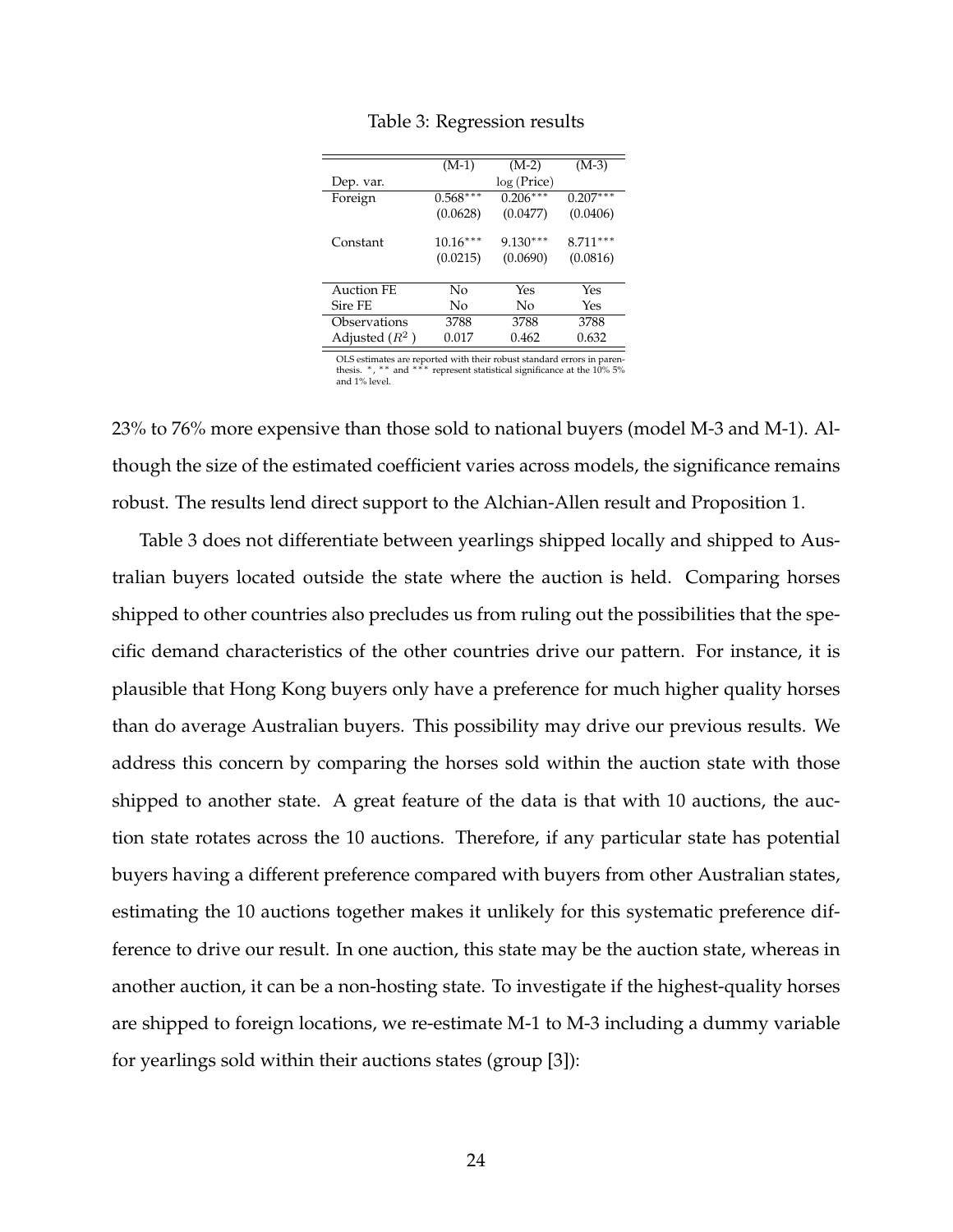|                   | $(M-4)$     | $(M-5)$     | $(M-6)$     |
|-------------------|-------------|-------------|-------------|
| Dep. var.         |             | log(Price)  |             |
| Foreign           | 0.123       | $-0.0121$   | 0.0862      |
|                   | (0.0675)    | (0.0525)    | (0.0442)    |
|                   |             |             |             |
| Local             | $-0.725***$ | $-0.367***$ | $-0.203***$ |
|                   | (0.0423)    | (0.0356)    | (0.0300)    |
|                   |             |             |             |
| Constant          | $10.61***$  | $9.442***$  | $8.892***$  |
|                   | (0.0328)    | (0.0790)    | (0.0867)    |
| <b>Auction FE</b> | No          | Yes         | Yes         |
| Sire FE           | No          | Nο          | Yes         |
| Observations      | 3788        | 3788        | 3788        |
| Adjusted $(R^2)$  | 0.088       | 0.478       | 0.637       |

<span id="page-24-0"></span>Table 4: Regressions including a local dummy

OLS estimates are reported with their robust standard errors in parenthe-<br>ses. \*, \*\* and \*\*\* represent statistical significance at the 10%, 5%, and 1% level, respectively.

$$
\log(\text{Price}_{ij}) = \beta_1 \text{ Foreign}_{ij} + \beta_2 \text{Local}_{ij} + \Gamma'_j \gamma + \epsilon_{ij}, \tag{M-4}
$$

$$
\log(\text{Price}_{ij}) = \beta_1 \text{ Foreign}_{ij} + \beta_2 \text{Local}_{ij} + \Gamma'_j \gamma + \epsilon_{ij}, \tag{M-5}
$$

$$
\log(\text{Price}_{ij}) = \beta_1 \text{ Foreign}_{ij} + \beta_2 \text{Local}_{ij} + \Gamma'_j \gamma + H'_{ij} \eta + \epsilon_{ij}, \tag{M-6}
$$

Tables [4](#page-24-0) shows the estimation results. The estimated coefficient of Foreign is no longer significant. However, this result does not reject the Alchian-Allen effect. Table [4](#page-24-0) suggests that, on average, yearlings sold to foreign and national out-of-state buyers are about the same quality and are both of relatively higher-quality than those shipped within their auctioned states (between 18% and 52% less expensive).

Proposition [3](#page-15-0) in our model deals with the endowment of the importing region: the Alchian-Allen effect becomes stronger if the importing region is endowed with the importing goods. The lack of endowment data on horses prohibits us from distinguishing among importing countries. However, we do have some information on the endowments in Australia. Specifically, as only one auction is held at a time, an importing state within Australia where the next auction is to be held can be regarded as relatively "more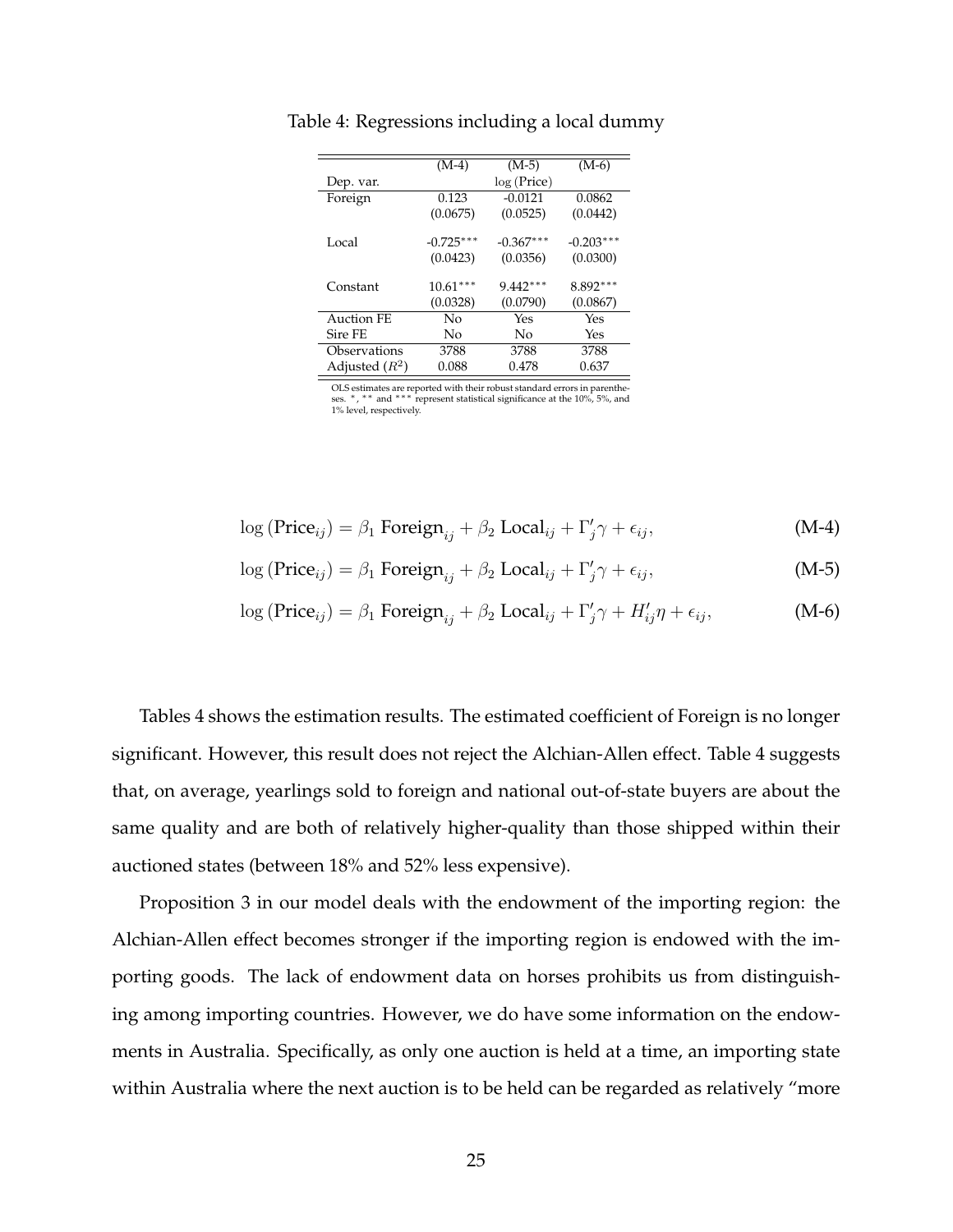endowed" with horses than other importing-states in Australia. Therefore, we expect the horses that are shipped to these "more endowed" importing-states to be of relatively higher-quality than those shipped to other states within Australia, consistent with Propo-sition [2.](#page-14-0) Using the notations of the model, the auction state is region  $A$ , the state that hosts the next auction is region  $B$  in the model, and the other importing states within Australia are region C. With 10 auctions, not only the hosting state but also the "more endowed" and "less endowed" states rotate across the auctions. Such rotations make it unlikely for any specific state's demand characteristics to drive our result. Accordingly, we construct an indicator variable, denoted by Next $_{ij}$ , which takes a value of one if the buyer is from a state where the next auction will be held. We estimate the following augmented models including the variable  $Next_{ii}$ :

$$
\log(\text{Price}_{ij}) = \beta_1 \text{ Foreign}_{ij} + \beta_2 \text{Local}_{ij} + \beta_3 \text{Next}_{ij} + \Gamma'_j \gamma + \epsilon_{ij},
$$
\n(M-7)

$$
\log(\text{Price}_{ij}) = \beta_1 \text{ Foreign}_{ij} + \beta_2 \text{Local}_{ij} + \beta_3 \text{Next}_{ij} + \Gamma'_j \gamma + \epsilon_{ij},
$$
\n(M-8)

 $log (Price_{ij}) = \beta_1$  Foreign<sub>ij</sub> +  $\beta_2$  Local<sub>ij</sub> +  $\beta_3$  Next<sub>ij</sub> +  $\Gamma'_j \gamma + H'_{ij} \eta + \epsilon_{ij}$ , (M-9)

<span id="page-25-3"></span><span id="page-25-2"></span><span id="page-25-1"></span>

|                   | $(M-7)$     | $(M-8)$     | $(M-9)$     |
|-------------------|-------------|-------------|-------------|
| Dep. var.         |             | log(Price)  |             |
| Foreign           | $0.375***$  | 0.0339      | $0.120*$    |
|                   | (0.0715)    | (0.0566)    | (0.0478)    |
| next              | $0.648***$  | $0.109*$    | 0.0792      |
|                   | (0.0650)    | (0.0540)    | (0.0450)    |
| Local             | $-0.473***$ | $-0.326***$ | $-0.173***$ |
|                   | (0.0483)    | (0.0408)    | (0.0344)    |
| Constant          | $10.35***$  | $9.407***$  | $8.869***$  |
|                   | (0.0403)    | (0.0811)    | (0.0878)    |
| <b>Auction FE</b> | Nο          | Yes         | Yes         |
| Sire FE           | No          | Nο          | Yes         |
| Observations      | 3788        | 3788        | 3788        |
| Adjusted $(R^2)$  | 0.110       | 0.478       | 0.637       |
|                   |             |             |             |

<span id="page-25-0"></span>Table 5: Regressions including a local dummy and the next dummy

OLS estimates are reported with their robust standard errors in parenthe-ses. <sup>∗</sup>, ∗∗ and ∗∗∗ represent statistical significance at the 10%, 5%, and 1% level, respectively.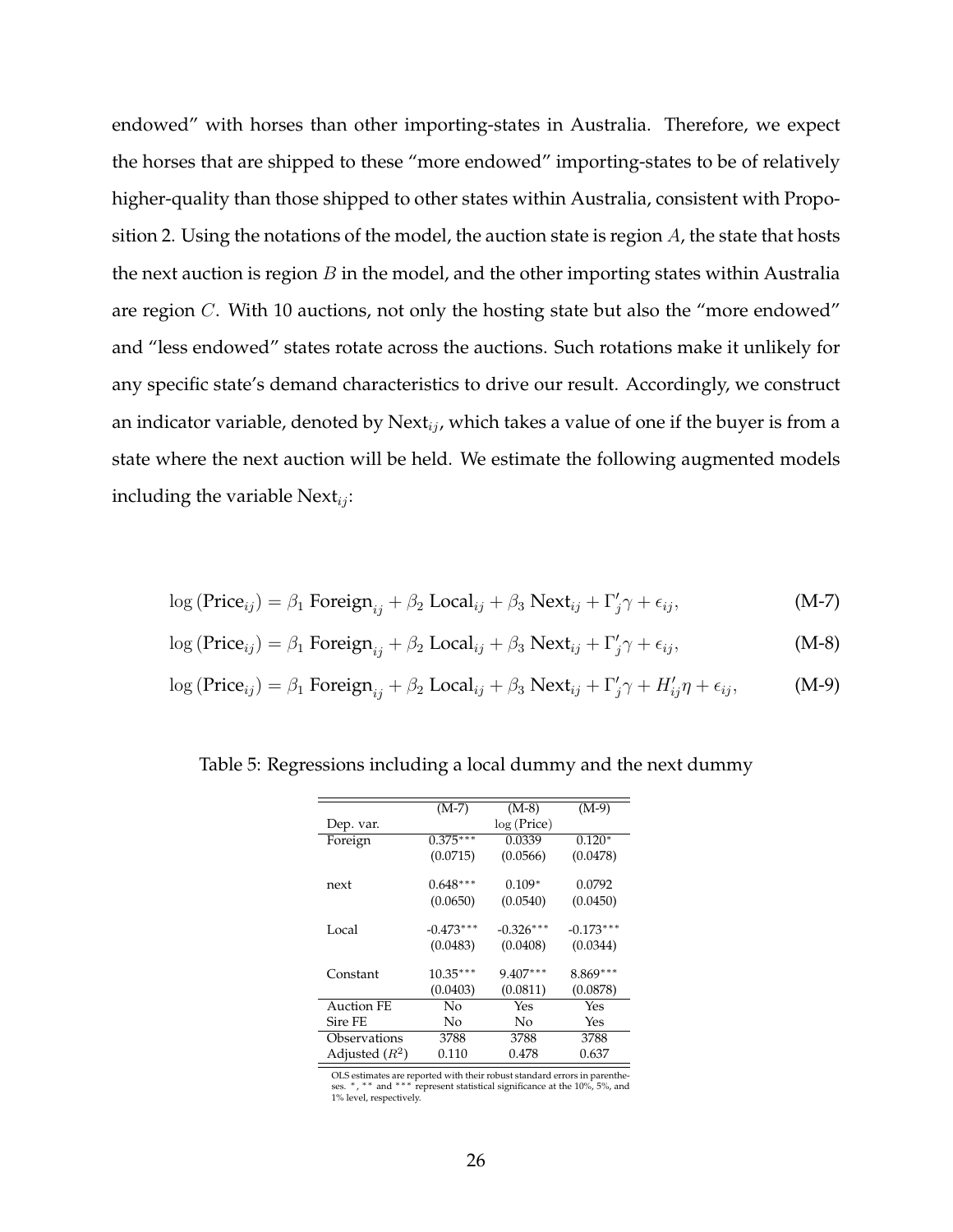Table [5](#page-25-0) shows the estimation results. The results are consistent with Propositions [3](#page-15-0) and [4:](#page-15-1) the horses shipped to Australian states where the next auctions will be held are of relatively higher quality than those shipped to other states within Australia. These models estimate that these horses are between 8% and 91% more expensive than the horses shipped to other states in Australia. Except model [M-8,](#page-25-1) models [M-7](#page-25-2) and [M-9](#page-25-3) suggest that horses shipped to foreign countries are of higher quality than those shipped to the states where auctions will not be held soon. Model [M-9](#page-25-3) again suggests that the Alchian-Allen effect for horses shipped to foreign countries are of the highest quality. It is worthy to mention that horses shipped within their auctioned states are always of the lowestquality, a pattern consistent from models [M-1](#page-22-1) to [M-9.](#page-25-3) Such consistency lends support to the Alchian-Allen result.

Table 6: Regressions using direct quality measures (M-10 and M-11)

<span id="page-26-0"></span>

|                            | (1)        | (2)         | (3)                  | (4)          | (5)       | (6)      |
|----------------------------|------------|-------------|----------------------|--------------|-----------|----------|
|                            | Colt       | Derby       | <b>Champion Sire</b> | Champion Dam | Winfoald  | Winsib   |
| foreign                    | $0.158***$ | $0.0543**$  | $0.0888**$           | 0.00614      | $0.0717*$ | $0.298*$ |
|                            | (0.0283)   | (0.0188)    | (0.0306)             | (0.00540)    | (0.0312)  | (0.120)  |
|                            |            |             |                      |              |           |          |
| next                       | $-0.00960$ | $0.0805***$ | $0.124***$           | $-0.000224$  | 0.0454    | 0.0195   |
|                            | (0.0278)   | (0.0157)    | (0.0276)             | (0.00266)    | (0.0280)  | (0.0952) |
|                            |            |             |                      |              |           |          |
| Local                      | $-0.0264$  | $-0.00887$  | $-0.0309$            | $-0.00465$   | 0.0308    | 0.117    |
|                            | (0.0203)   | (0.0143)    | (0.0191)             | (0.00277)    | (0.0207)  | (0.0735) |
| <i><b>Observations</b></i> | 3788       | 3788        | 3788                 | 3788         | 3788      | 3788     |
| Adjusted $(R^2)$           |            |             |                      |              |           | 0.001    |

Robust standard errors are reported in parentheses. \*, \*\*, and \*\*\* represent statistical significance at the 10%, 5%, and 1% level, respectively. Probit estimation is used for columns  $(1)$ -(5) and their marginal effects are reported. OLS is used for column (6).

#### **5.1 Robustness**

A concern of models [M-1](#page-22-1) to [M-9](#page-25-3) is that the dependent variable is the hammer price, which we argue as an exceptional proxy for the underlying quality of the yearling. We also use direct measures of the underlying quality of the yearlings as robustness checks. Table [6](#page-26-0)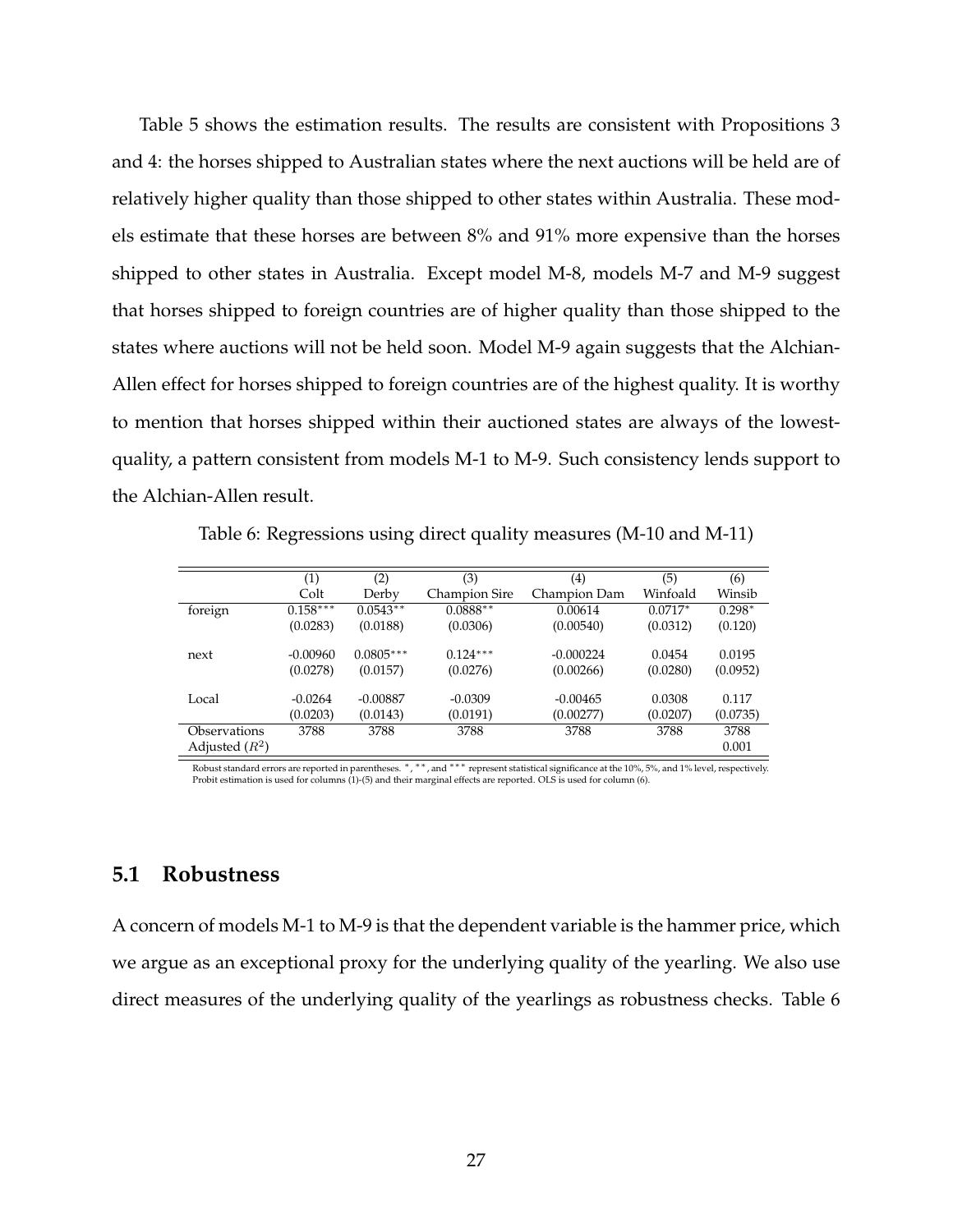shows the estimation of the following equation:

*Prob* 
$$
\left(\text{Dep. Var=1}|X\right) = \Phi\left(\beta_o + \beta_1 \text{Foreign}_{ij} + \beta_2 \text{Next}_{ij} + \beta_3 \text{Local}_{ij}\right)
$$
, (M-10)

Dep. Var = 
$$
\beta_o + \beta_1
$$
 Foreign +  $\beta_2$ Next<sub>ij</sub> +  $\beta_3$ Local<sub>ij</sub> +  $\epsilon_{ij}$ , (M-11)

where Dep. Var is one of the following five dummies: Colt, Derby, Champion sire, Cham-pion dam, and Winfoald.<sup>[10](#page-0-0)</sup> The dependent variable in column  $(6)$  is the number of winning siblings by the same dam - Winsib. For the indicator variables, we estimate a Probit model and report the marginal effects of the variables. For the Winsib variable, we estimate and report the OLS coefficients. In each of these direct quality measures, the models predict higher probabilities to be shipped to foreign countries. Moreover, whenever the next variable is significant, it takes a positive expected sign. Finally, although the local dummy is not significant when we use direct quality measures, it again does not go against our propositions. Foreign and "next" locations still obtain the better quality mix.

One may still be concerned about whether our results are driven by demand characteristics in the other states and foreign countries instead of the transportation cost. To address this concern, we collect some information about demand shifters in Australia and New Zealand. We collect the betting turnover in all states in Australia<sup>[11](#page-0-0)</sup> and New Zealand<sup>[12](#page-0-0)</sup> for 2007 to 2008 season. As these are thoroughbred horses that are bred for the sole purpose of racing, betting turnover, which is the total amount of horse race betting in each state and in New Zealand, is a good proxy for demand. Once we include this new variable to proxy for demand, we have to delete all the horses that are shipped abroad except to New Zealand. It is because we do not have information about the rest of the

<sup>&</sup>lt;sup>10</sup>Their definitions are as follows: (1) Colt: = 1 if the yearling is a colt, = 0 if otherwise; (2) Derby: = 1 if the yearling is Derby eligible,  $= 0$  if otherwise; (3) Champion sire:  $= 1$  if the yearling's sire has been a champion,  $= 0$  if otherwise; (4) Champion dam:  $= 1$  if the yearling's mother has been a champion,  $= 0$ if otherwise; (5) Winfoald:  $= 1$  if the yearling's mother has a winning son/daughter,  $= 0$  if otherwise; (6) Winsib: the number of winning siblings by the same dam.

<sup>11</sup><http://www.australianracingboard.com.au/factbook>

 $12$ <http://www.nzracing.co.nz/About/Publications.aspx>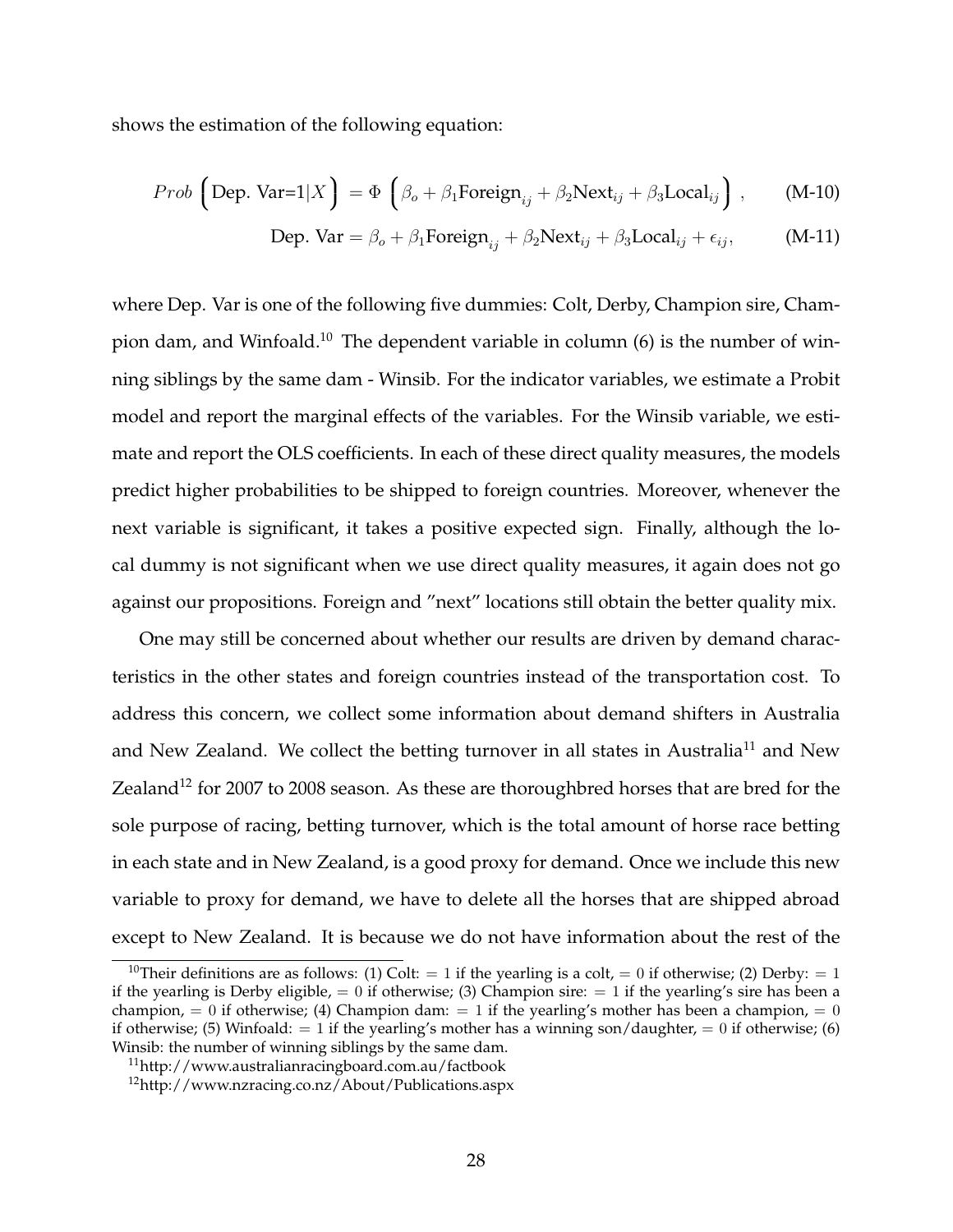countries to proxy for demand and also because, by far, New Zealand accounts for most of the foreign transactions (Table [2\)](#page-21-0). We reproduce the models from Tables [5](#page-25-0) and [6](#page-26-0) in Tables [7](#page-28-0) and [8.](#page-29-0) Note that Betting Turnover has the correct sign in the tables, and these tables show that our results are not driven by demand characteristics. Indeed, the magnitude of the coefficient on foreign regressions of log prices is larger and more significant. To see whether these magnitudes and significance are due to restricting the data to Australia and New Zealand, we reproduce Table [5](#page-25-0) but only restrict the data to Australia and New Zealand. Table [9](#page-29-1) does not support the hypothesis that New Zealand drives our results because its results are similar to those in Table [5.](#page-25-0)

<span id="page-28-0"></span>

| Table 7: Regressions including a local dummy and the next dummy with betting turnover |  |  |
|---------------------------------------------------------------------------------------|--|--|
|                                                                                       |  |  |

|                  | $(M-7)$       | $(M-8)$               | $(M-9)$       |
|------------------|---------------|-----------------------|---------------|
| Dep. var.        |               | log(Price)            |               |
| foreign          | $0.879***$    | $0.55\overline{1***}$ | $0.411***$    |
|                  | (0.106)       | (0.0846)              | (0.0755)      |
| next             | $0.519***$    | 0.0420                | 0.0434        |
|                  | (0.0647)      | (0.0535)              | (0.0451)      |
| Local            | $-0.395***$   | $-0.246***$           | $-0.130***$   |
|                  | (0.0487)      | (0.0395)              | (0.0348)      |
| Betting Turnover | $0.000246***$ | $0.000197***$         | $0.000110***$ |
|                  | (0.0000209)   | (0.0000196)           | (0.0000176)   |
| Constant         | $9.719***$    | $8.698***$            | $9.363***$    |
|                  | (0.0686)      | (0.105)               | (0.219)       |
| Observations     | 3565          | 3565                  | 3565          |
| Adjusted $(R^2)$ | 0.139         | 0.487                 | 0.637         |

OLS estimates are reported with their robust standard errors in parentheses. \*, \*\*, and \*\*\* represent statistical significance at the 10%, 5%, and 1% level, respectively.

## **6 Conclusion**

This paper shows that the Alchian-Allen result remains robust in a setting where consumers are heterogeneous and prices are endogenously determined by a fixed shipping cost. Furthermore, we show that the Alchian-Allen effect is stronger if an importing region also has its own supply of the imported goods; this second prediction is new and has not been explored by the literature.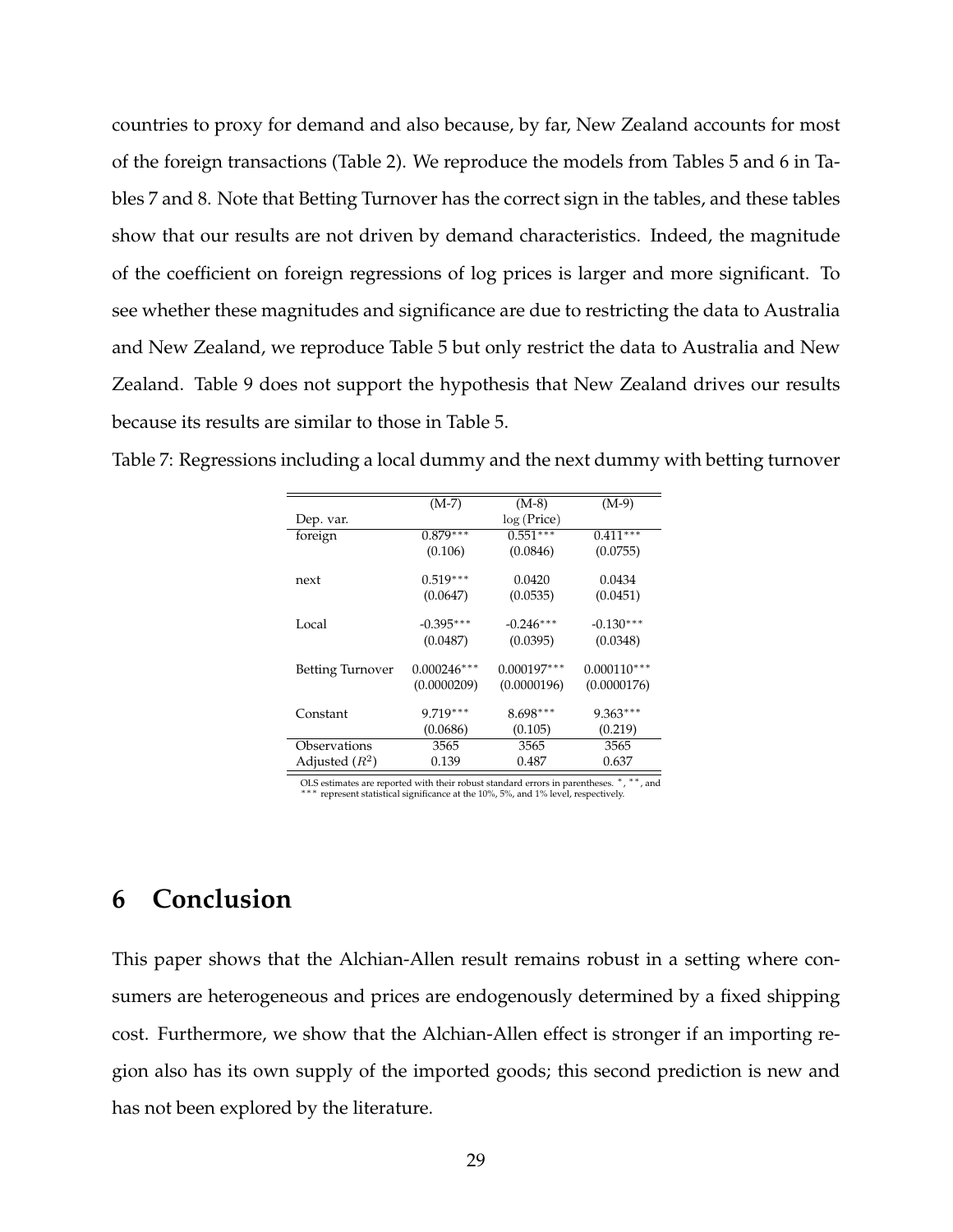<span id="page-29-0"></span>

|                  | (1)           | (2)          | (3)                  | (4)           | (5)          | (6)         |
|------------------|---------------|--------------|----------------------|---------------|--------------|-------------|
|                  | Colt          | Derby        | <b>Champion Sire</b> | Champion Dam  | Winfoald     | Winsib      |
| foreign          | $0.195***$    | 0.0457       | $0.384***$           |               | 0.0785       | 0.206       |
|                  | (0.0432)      | (0.0301)     | (0.0484)             |               | (0.0489)     | (0.168)     |
|                  |               |              |                      |               |              |             |
| next             | $-0.000169$   | $0.0811***$  | $0.0776**$           | $-0.000832$   | 0.0378       | $-0.00611$  |
|                  | (0.0282)      | (0.0164)     | (0.0274)             | (0.00144)     | (0.0285)     | (0.0981)    |
|                  |               |              |                      |               |              |             |
| Local            | $-0.0321$     | $-0.00811$   | $-0.0100$            | $-0.00262$    | 0.0354       | 0.132       |
|                  | (0.0205)      | (0.0147)     | (0.0195)             | (0.00196)     | (0.0209)     | (0.0743)    |
|                  |               |              |                      |               |              |             |
| Betting Turnover | $-0.0000180*$ | 0.00000314   | $0.0000824***$       | 0.00000211*   | 0.0000146    | 0.0000489   |
|                  | (0.00000879)  | (0.00000634) | (0.00000865)         | (0.000000940) | (0.00000889) | (0.0000327) |
| Observations     | 3565          | 3565         | 3565                 | 3426          | 3565         | 3565        |
| Adjusted $(R^2)$ |               |              |                      |               |              | 0.000       |

Table 8: Regressions using direct quality measures with betting turnover

Robust standard errors are reported in parentheses.\*, \*\*, and \*\*\* represent statistical significance at the 10%, 5%, and 1% level, respectively. Probit estimation is used for columns (1)-(5) and their marginal effects are reported. OLS is used for column (6).

<span id="page-29-1"></span>Table 9: Regressions including a local dummy and the next dummy for Australia and New Zealand only

|                  | $(M-7)$     | $(M-8)$     | $(M-9)$     |
|------------------|-------------|-------------|-------------|
| Dep. var.        |             | log(Price)  |             |
| foreign          | $0.347***$  | 0.0688      | $0.141*$    |
|                  | (0.0953)    | (0.0733)    | (0.0631)    |
| next             | $0.648***$  | 0.101       | 0.0755      |
|                  | (0.0650)    | (0.0541)    | (0.0452)    |
| Local            | $-0.473***$ | $-0.328***$ | $-0.171***$ |
|                  | (0.0483)    | (0.0410)    | (0.0347)    |
| Constant         | $10.35***$  | $9.616***$  | 9.998***    |
|                  | (0.0403)    | (0.0952)    | (0.203)     |
| Observations     | 3565        | 3565        | 3565        |
| Adjusted $(R^2)$ | 0.106       | 0.473       | 0.633       |
|                  |             |             |             |

OLS estimates are reported with their robust standard errors in parenthe-<br>ses. \*, \*\*, and \*\*\* represent statistical significance at the 10%, 5%, and 1% level, respectively.

We use the auction data of thoroughbred yearlings in Australia as a rare opportunity for us to test these predictions. First, the observed hammer price of a yearling is an exceptionally good proxy for its underlying quality. Second, the non-discriminatory nature of the regulations on horse transportation makes a substantial portion of the shipping cost non-iceberg. Third, the data provide the locations of the buyers and therefore the directions of the trade flows. Different models consistently show that good horses are relatively more likely to be shipped out. Using the location where the auction will be held next as a proxy for the relative endowment differences of horses across different states in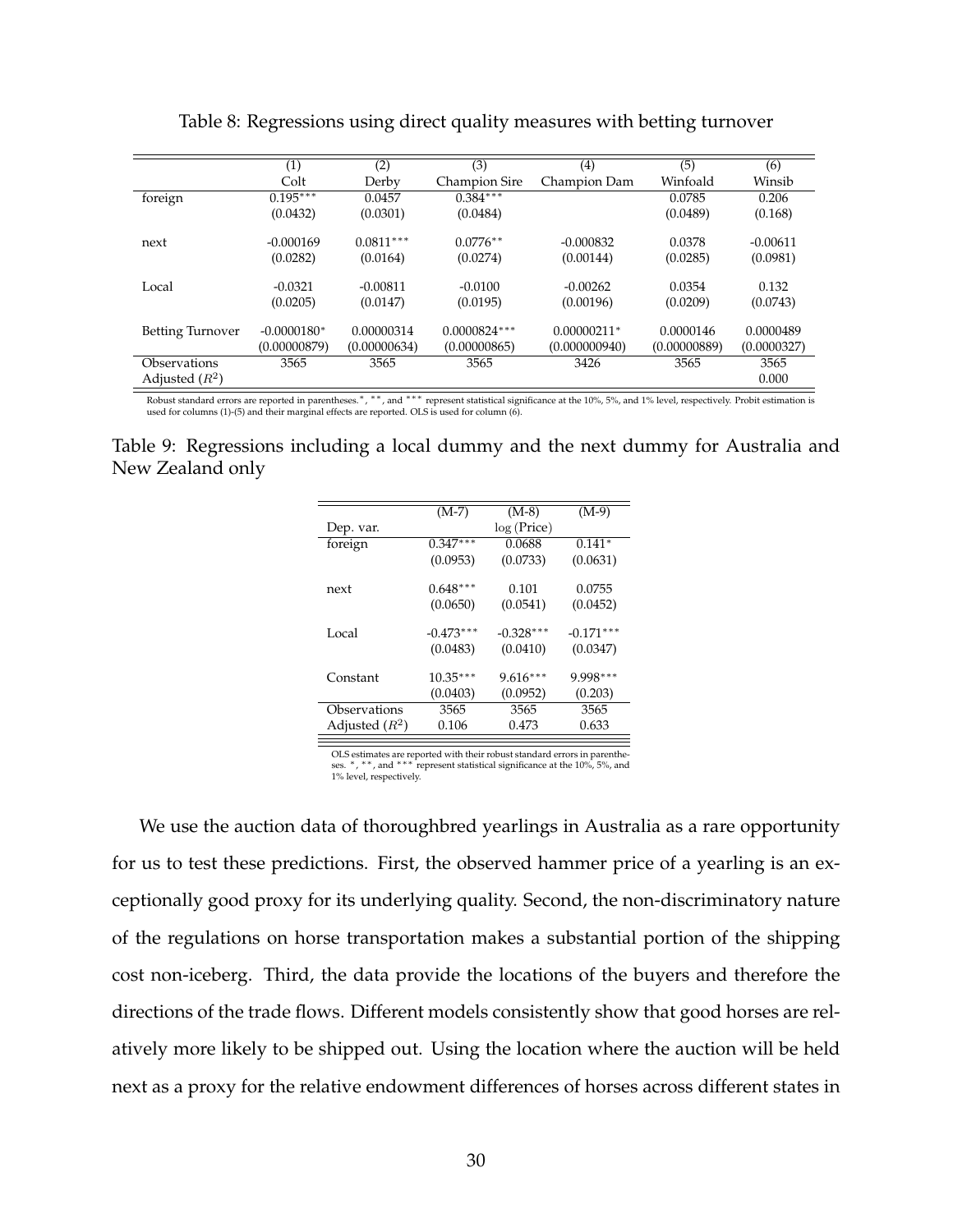Australia, we also find empirical pattern to support our new prediction.

## **References**

- [1] **Alchian, Armen A., and William R. Allen**. 1964. *University Economics*. Belmont, California: Wadsworth.
- [2] **Bacchiega, Emanuele, and Antonio Minniti**. 2009. "The Quality-Income Effect and the Selection of Location." *Journal of Urban Economics*, 65(2): 209-215.
- [3] **Bauman, Yoram**. 2004. "Shipping the Good Apples Out: A New Perspective." *Economic Inquiry*, 42(3), 534-536.
- [4] **Bertonazzi, Eric P., Michael T. Maloney, and Robert E. McCormick**. 1993. "Some Evidence on the Alchian and Allen Result: The Third Law of Demand?" *Economic Inquiry,* 31: 383-393.
- [5] **Borcherding, Thomas E., and Eugene Silberberg**. 1978. "Shipping the Good Apples Out: The Alchian and Allen Result Reconsidered." *Journal of Political Economy*, 86(1): 131-138.
- [6] **Choo, Eugene, and Jean Eid**. 2008. "Interregional Price Difference in the New Orleans Auctions Market for Slaves." *Journal of Business and Economic Statistics*, 26(4): 486-509.
- [7] **Cowen, Tyler, and Alexander Tabarrok**. 1995. "Good Grapes and Bad Lobsters: Applying the Alchian and Allen Result." *Economic Inquiry*, 33: 253-256.
- [8] **Crozet, Matthieu, Keith Head, and Thierry Mayer**. 2012. "Quality Sorting and Trade: Firm-level Evidence for French Wine." *Review of Economic Studies*, 79(2): 609- 644.